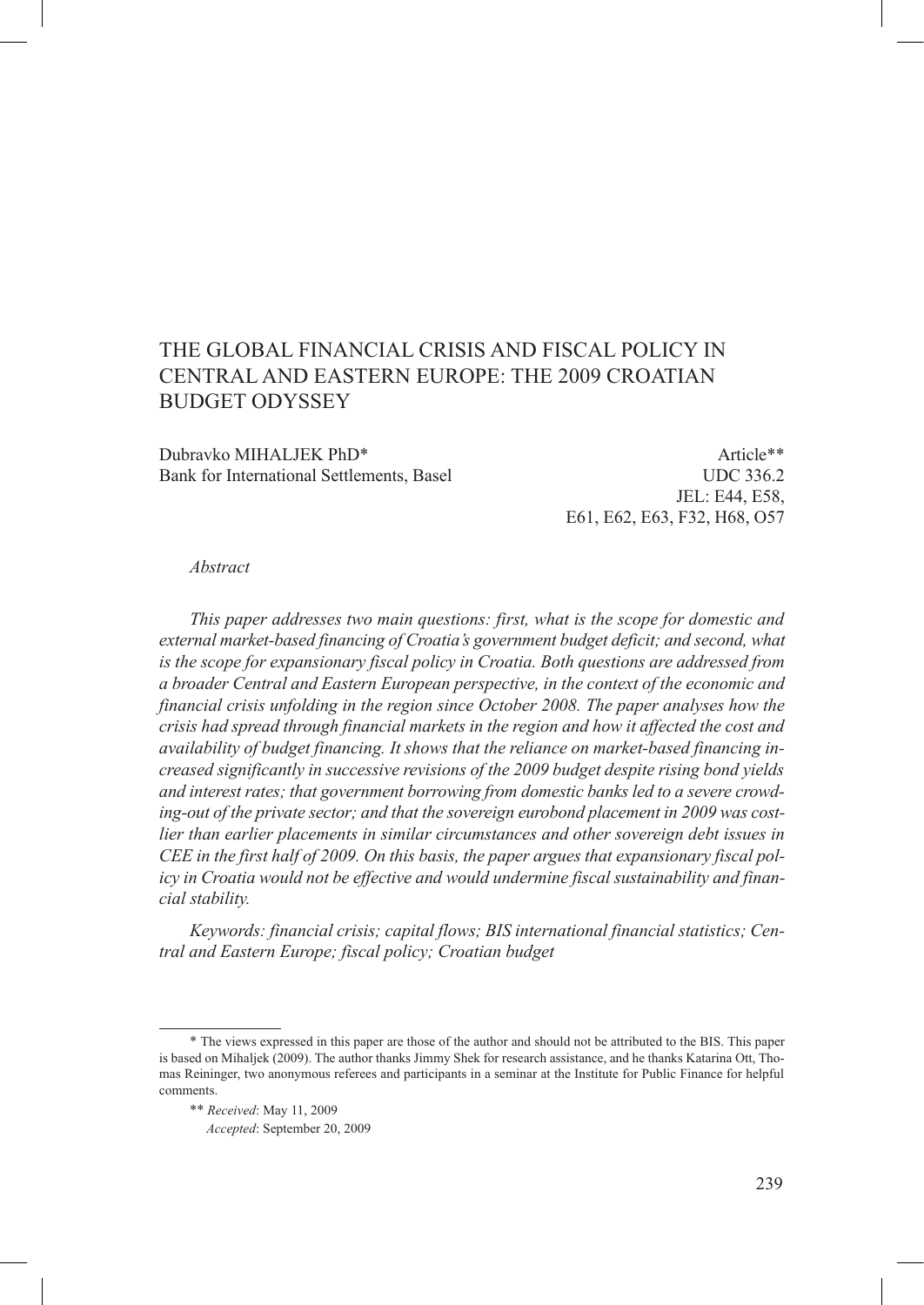# **1 Introduction**

This paper addresses two main questions: first, what is the scope for domestic and external market-based financing of Croatia's government budget deficits; and second, what is the scope for expansionary fiscal policy in Croatia. Both questions are addressed from a broader Central and Eastern European (CEE) perspective, in the context of the economic and financial crisis unfolding in the region since October 2008. The paper analyses financing plans in different revisions of the 2009 budget and shows that these plans took little account of financial market developments. On this basis, it argues that expansionary fiscal policy would not be effective and would undermine fiscal sustainability and financial stability.

Government expenditure in Croatia is financed for the most part with taxes (60% of total revenue in 2008), social security contributions (35%) and other revenues (5%). By far the most important taxes are those on goods and services – the VAT and excises account for almost 70% of the total tax revenue. Total revenue accounted for roughly 40% of GDP in 2008, one of the highest revenue-to-GDP ratios in Central and Eastern Europe.

General government deficit on a cash basis averaged -4.2% of GDP over 1999-2008. The deficit peaked at -6.5% of GDP in 2000, and thereafter declined more or less continuously to -1.8% of GDP in 2008. Budgetary data based on the European System of Accounts (ESA 95) are available from 2004 only; the deficit on this basis averaged -2.0% of GDP and declined from -3.4% of GDP in 2004 to -0.7% of GDP in 2008.<sup>1</sup>

The budget deficit in Croatia is usually financed from a combination of domestic and external sources.<sup>2</sup> On the domestic side, bank loans and domestic currency bonds are generally used in roughly equal proportions; on the external side, bank loans prevail, with international bonds being issued rarely and irregularly.

Given this structure of budget revenues and deficit financing, one could have expected the global financial crisis to have the following effects on the Croatian budget. First, tax revenues would fall, because the economy and in particular consumption would grow more slowly. Second, revenue from social security contributions would fall, although perhaps to a smaller extent than tax revenues, given that labour markets typically adjust with some delay. Third, the cost of external financing would rise. Fourth, the sources of external financing would evaporate as global investors become more risk averse and have less funds to invest in emerging market assets such as Croatian government debt. Fifth, with spillovers from the global capital markets, the cost of domestic financing would also rise and its availability fall.

In summary, in the autumn of 2008, when the budget for 2009 was prepared, the evolving crisis should have led Croatian fiscal planners to extreme caution in projecting tax revenues and sources of external and domestic financing. Instead, the 2009 budget was built on optimistic assumptions of economic growth and tax revenues; increased borrowing from domestic banks at a time when the private sector started facing the credit crunch; and a re-

<sup>1</sup> The cash deficit averaged -2.8% of GDP over the period 2004-2008, ie 0.8% higher than the ESA 95 deficit.

<sup>2</sup> The paper discusses only market-based, private sources of financing: bank loans, treasury bills and local currency bonds on the domestic side; and bank loans and international bonds on the external side. Official and concessionary (ie, non-market based) sources of financing are not considered.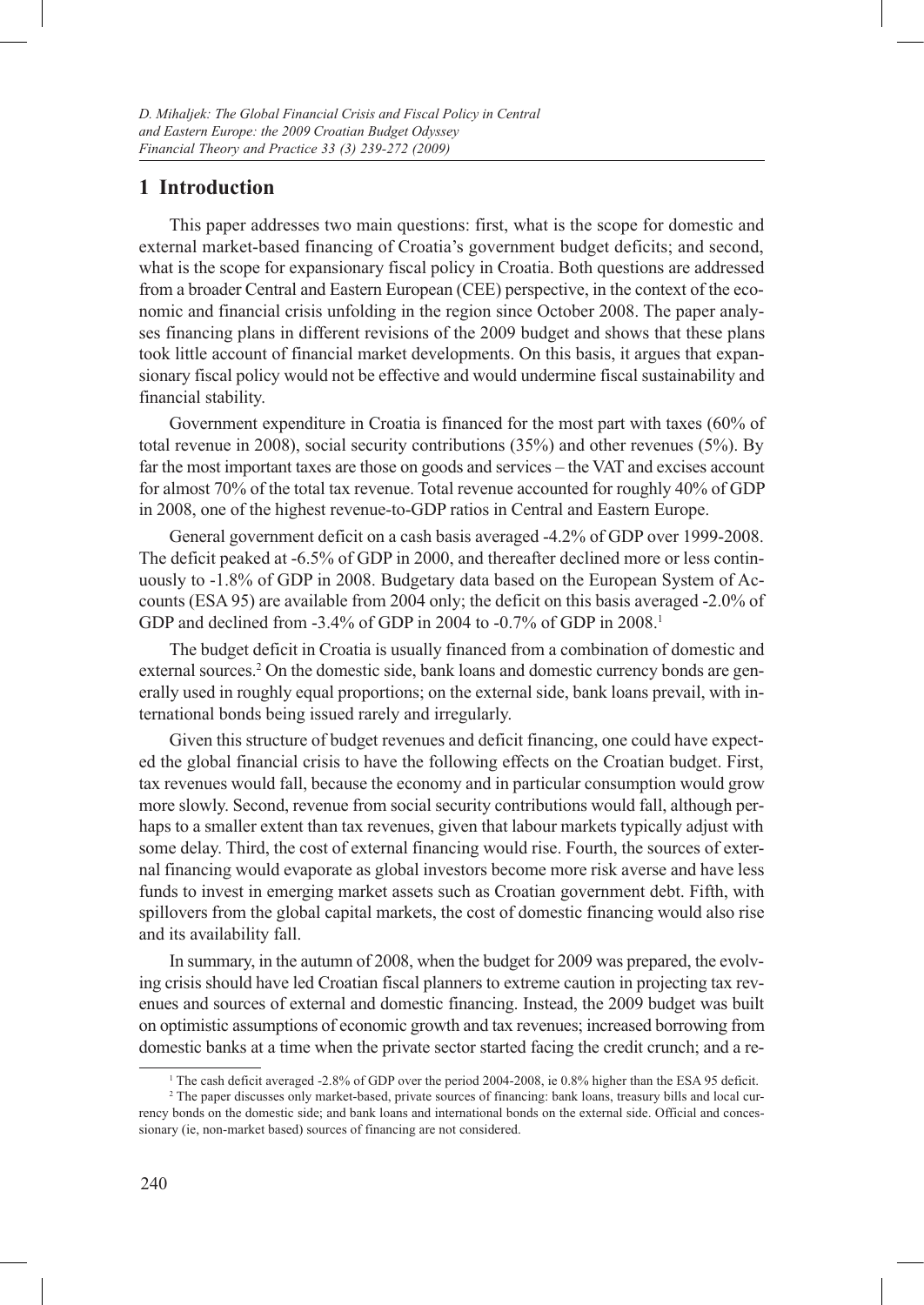turn to the international bond market just at the time when external financing conditions had turned from being historically extremely favourable to being extremely unfavourable.

These issues have not yet been discussed in the literature on fiscal policy in Croatia, so the present paper tries to fill this void. In particular, unlike studies of budget revenue and expenditure, there have been no major studies of the way Croatian budget deficits are financed. A pioneering study is Bajo (2005), who analysed cash and liquidity management by the Ministry of Finance. He found that because of poorly developed treasury function, the government kept a large part of its liquid funds as deposits in commercial banks instead of placing these funds in the money market. Even more bizarrely, the Ministry of Finance frequently borrowed at market terms from the commercial banks where it held deposits (including the state-owned Croatian Postal Bank), in order to cover shortterm deficits of budgetary and extra-budgetary units.

Another related study is Švaljek (2009), who reviewed budget revenue and expenditure forecasts as well as their accuracy. For the budgets from 1995 to 2008, she found that errors in revenue and expenditure forecasts were relatively small, and that the accuracy of forecasts was higher for budget revisions than for original government budgets. In general, the original budgets underestimated, whereas the revised budgets overestimated revenues. The reasons seemed to be precaution caused by a significant uncertainty entailed in revenue forecasting, but also the strategic use of forecasts by the government in order to prevent the excessive growth of expenditure. As argued in the present paper, the 2009 budget would have been a major exception to this pattern.

Section 2 sets the scene with an overview of repeated attempts to secure domestic financing for the 2009 budget. Section 3 analyses in more detail how the global financial crisis spread to CEE and Croatia; how it affected the cost and availability of external sources of budget financing; and what impact this had – or rather did not have – on successive deficit financing plans. Against this background, Section 4 discusses why Croatia cannot pursue expansionary fiscal policy. It first analyses how macroeconomic policy coordination was conducted during the latest crisis and then develops theoretical and empirical arguments against fiscal expansion in the current circumstances. Section 5 concludes with a discussion of key fiscal reforms necessary to avoid similar, unnecessary and expensive budgetary wanderings in the future.

# **2 The domestic financing constraint: three revisions and counting**

The starting point for our analysis is March 2008, when the Croatian parliament belatedly adopted the budget for 2008, and the end point is August 2009, when the government revised the 2009 budget for the third time. In the spring of 2008 Croatia, like the rest of Central and Eastern Europe (CEE), was still spared the more serious spillovers from the financial turmoil in US and European financial markets. Growth was relatively strong and the main policy concern was inflation, which accelerated sharply due to the pick-up in food and oil prices and tight labour markets. The budget for 2008 envisaged a reduction in the general government deficit to 2.3% of GDP from 2.6% in 2007. This gradual reduction was widely viewed as appropriate. There were a few analysts advocating a sharper reduction, but many commentators and politicians were also calling for an increase in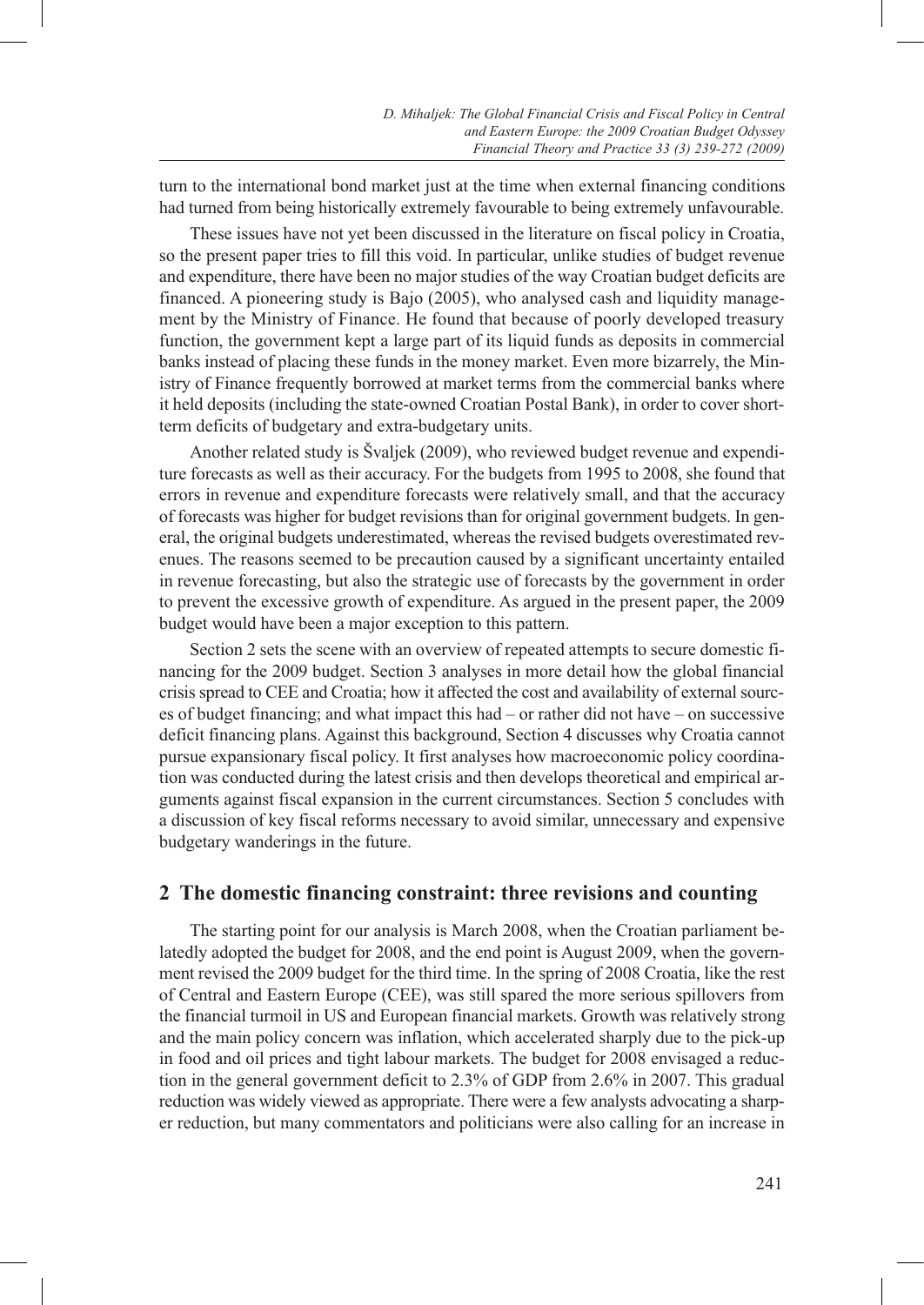the deficit, arguing that the budget was not "developmental" enough. No one seemed to have noticed clear signs of tightening that were emerging in global financial markets at that time.

Three months after the original budget was approved the government adopted a revised budget for 2008 based on a new methodology for recording government transactions harmonised with EU standards (ie, European System of Accounts, ESA 95). This made comparisons with budgets for previous years difficult, and thus allowed an increase in overall spending while keeping the reduction in the headline deficit unchanged at 0.3% of GDP. Namely, according to the ESA 95 methodology, the 2008 general government deficit was projected at 1.3% of GDP, down from 1.6% of GDP estimated at the time for 2007, even though the revised budget introduced higher spending on health care and new subsidies for households and businesses hit by food and energy price increases.

During the second half of 2008 the budget was largely outside the media attention. Data indicated that revenue collection in the first half of the year was strong, which made it easier to quieten concerns expressed by some analysts over an unusual, 24% increase in subsidies and current and capital transfers (EIZ, 2008). Moreover, the baseline scenario of an orderly slowdown in emerging markets played out fairly closely through September 2008.

But starting in October 2008 the CEE region got increasingly sucked into the global financial and economic maelstrom. As credit markets around the globe became dysfunctional in the aftermath of the collapse of Lehman Brothers, there was heavy and at times indiscriminate selling of emerging market assets.3 CEE was hit particularly hard because it had financed its long expansion to a great extent by foreign borrowing.

This time the financial market tremors started to affect fiscal outcomes and policy in Croatia fairly quickly. Data for the third quarter indicated a sharp slowdown in revenue collection (from 8.1% in the second quarter, to 2.4% in the third). However, general government expenditure remained strong, growing 8% year-on-year in the third quarter (compared with 6.8% in the second quarter). The Ministry of Finance resorted to very frequent and large T-bill issuances in the last quarter of 2008 and January 2009, suggesting that it started to face liquidity problems (EIZ, 2009d).

#### *2.1 The original budget*

Against this background, the government initially proposed to reduce the budget deficit for 2009 to zero. However, the debate on this proposal turned out to be more intense than expected, involving social and coalition partners, economists, as well as government and parliament members. The most controversial topics were the public sector wage increase and the health system reform (Ott, 2008). The public sector trade unions opposed vehemently any limitation of the previously agreed 6% wage increase. And as in 2008, many politicians and commentators were still advocating an increase in the budget deficit (Šajatović, 2008), despite the clear signs that the crisis had worsened. The arguments for fiscal expansion ranged from oversimplified Keynesian thinking to naïve imitation

<sup>&</sup>lt;sup>3</sup> Investment bank Lehman Brothers was one of the most important counterparties on global swap and derivatives markets, which are essential for normal functioning of traditional securities markets. Its default therefore triggered widespread disruptions in global financial markets.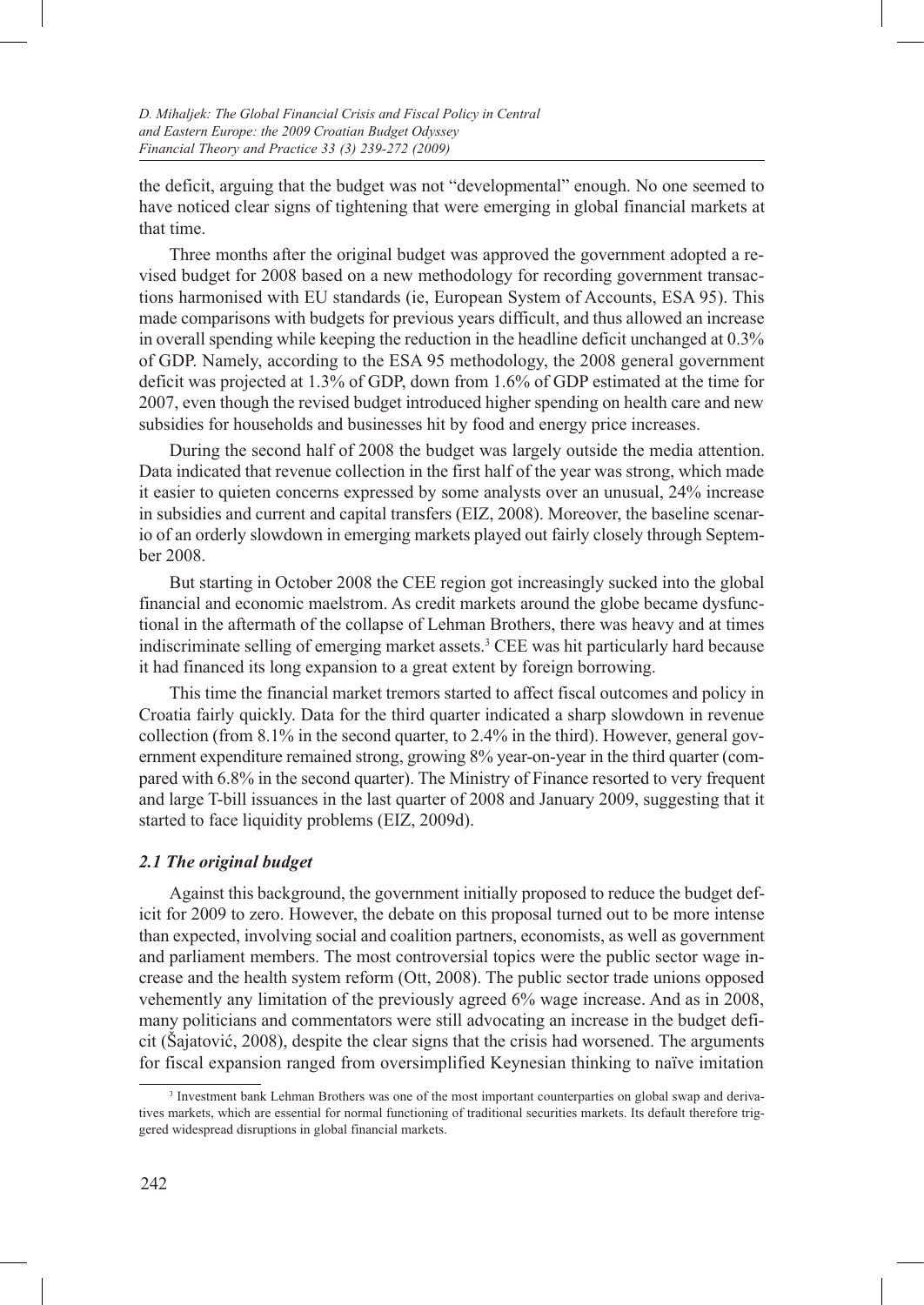("All advanced economies are doing it"). In the end, the government decided not to break the collective agreement with the public sector trade unions for the sake of "social peace". The 2009 budget thus envisaged a general government deficit of -0.8% of GDP, with both revenue and expenditure projected to increase by 7.3% (Table 1).4

| $Q$ $\mu$ $\mu$ $\mu$        |                |                              |                               |                               |                                         |  |  |  |  |
|------------------------------|----------------|------------------------------|-------------------------------|-------------------------------|-----------------------------------------|--|--|--|--|
|                              | <b>Outcome</b> | 2009                         |                               |                               |                                         |  |  |  |  |
|                              | 2008           | Original plan<br>December 08 | <b>Revision I</b><br>April 09 | <b>Revision II</b><br>July 09 | <b>Revision III</b><br><b>August</b> 09 |  |  |  |  |
| Total revenue                | 116.1          | 124.6                        | 116.6                         | 109.8                         | 111.2                                   |  |  |  |  |
| Total expenditure            | 118.4          | 127.0                        | 121.6                         | 120.8                         | 120.5                                   |  |  |  |  |
| Deficit                      | $-2.3$         | $-2.4$                       | $-5.0$                        | $-11.0$                       | $-9.3$                                  |  |  |  |  |
| In percent of GDP            | $-0.7$         | $-0.8$                       | $-1.6$                        | $-3.4$                        | $-2.9$                                  |  |  |  |  |
| Net financing                | 2.3            | 2.4                          | 5.0                           | 11.0                          | 9.3                                     |  |  |  |  |
| Domestic <sup><i>a</i></sup> | 3.8            | 2.9                          | 5.5                           | 9.4                           | 7.7                                     |  |  |  |  |
| External <sup>b</sup>        | $-0.5$         | 0.0                          | 0.0                           | 2.5                           | 2.5                                     |  |  |  |  |
| Other                        | $-1.1$         | $-0.5$                       | $-0.5$                        | $-0.9$                        | $-0.9$                                  |  |  |  |  |

*Table 1 Croatia: Consolidated general government finances, 2008-2009 (in billions of kuna)*

*a Includes domestic bank loans, bonds and treasury bills.*

*b Includes loans from international financial institutions and foreign governments; and international bonds.*

*Source: Ministry of Finance.* 

But the criticism of yet another postponement of fiscal adjustment did not subside. Nor did real economy and financial market prospects get any better. On the contrary, in January and February 2009 it became clear that the state of the real economy was deteriorating much faster than anyone had anticipated. In December 2008 the consensus forecast for growth in Croatia in 2009 was 1.8%; by March 2009 the forecast was that output growth would turn negative (-1.9%) (Consensus Economics, 2009). In mid-February, financial markets in the CEE region were close to a panic mood and many borrowers, including governments, became aware that they might run into difficulties with repaying or rolling over their debt. The long-standing vulnerabilities were suddenly exposed in a much grimmer light than at any time since the Russian crisis of 1998.

# *2.2 The first budget revision*

At that point, the Croatian authorities seem to have finally acknowledged what some analysts had been arguing all along – that either expenditure had to be cut or taxes increased (Ott, 2009b; EIZ, 2009c). Accordingly, they started to revise the 2009 budget and in late March they sent a draft of the revisions to the parliament. The revised budget en-

<sup>4</sup> After final revisions in budget and GDP figures in the spring of 2009, the deficit for 2008 was around -0.7% of GDP, the figure shown in Table 1 (author's estimate).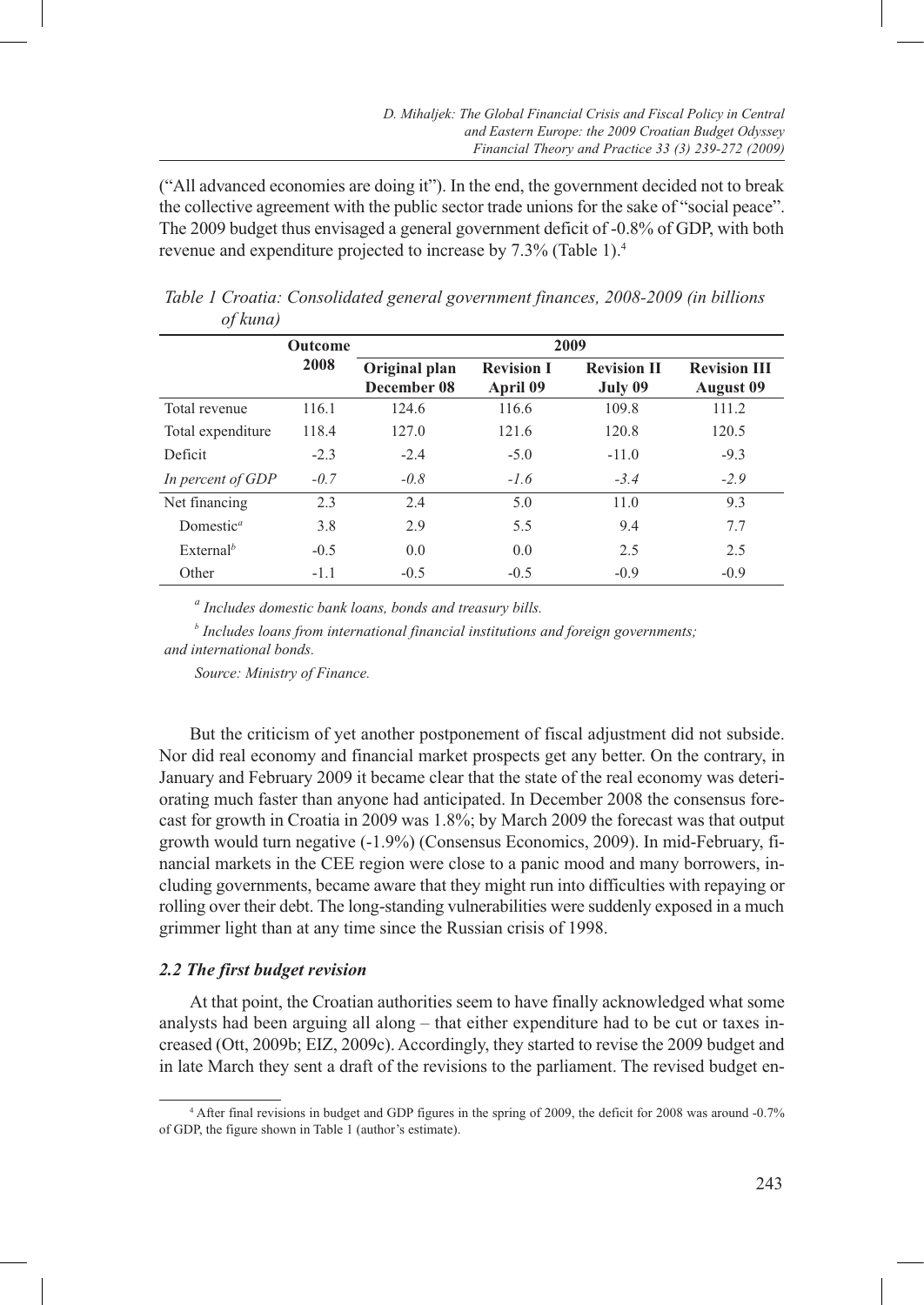visaged 6.4% lower revenue and 4.3% lower expenditure compared to the budget adopted in December 2008. Due to lower projected revenue and GDP, and sharper reduction in revenue than in expenditure, it was estimated that the deficit would double to 5 billion kuna (1.6% of GDP) (Table 1).

Unlike the original budget, the government planned to finance the deficit in the revised budget with an international rather than domestic bond issue, domestic treasury bills and greater borrowing from both domestic and foreign banks (Table 2). As discussed in the next section, the rationale for this financing plan is far from clear in light of the financial crisis worsening in CEE at the time.

Using a temporary window of opportunity, the government turned to the international debt market in late May 2009, issuing a  $\epsilon$ 750 million Eurobond with a coupon set at 6.50% and a maturity in January 2015. The authorities considered this bond issuance as successful, but the cost of new debt was relatively high compared to other CEE countries issuing debt in the first half of 2009 and compared to the Croatian debt issued in the past (discussed below).

In the event, the relief brought by the return to the Eurobond market was short-lived. Already in June it was clear that key assumptions behind the revised budget were unrealistic. A sharp fall in revenue that had started in late 2008 deepened in 2009. With GDP declining by 6.7% year-on-year in the first quarter, revenues from the VAT and excises fell by 19% year-on-year, and revenues from the profit tax fell by 11%. In contrast, general government expenditure continued to expand, rising 10.7% year-on-year in the first quarter.<sup>5</sup>

#### *2.3 The second and the third budget revisions*

Following an unexpected resignation of the prime minister at the end of June, the new government revised the budget twice in July, with a further revision announced for the autumn. In the second budget revision, the deficit rose to 11 billion kuna (3.4% of GDP, Table 1), as the government recognised that revenue would fall much more sharply than previously envisaged. However, the government made no noteworthy expenditure cuts: total spending was reduced by only 0.8 billion kuna, with 2.2 billion kuna in spending merely redistributed among different budget items.

Unlike in late 2008, when the financing gap was filled by issuing treasury bills, in the first half of 2009 the government turned to banks for deficit financing. As a result, total borrowing of the central government from domestic banks increased 49% in the first five months of 2009. This led to a very severe crowding-out of the private sector: in the first five months of 2009, total bank lending to the government increased by almost 10 billion kuna, compared to 8 billion kuna in whole of 2008 (Graph 1). At the same time, total bank lending to households decreased by 1.8 billion kuna (against an increase of over 13 billion kuna in 2008), and lending to non-financial corporations increased by less than a billion kuna (vs. an increase of more than 10 billion kuna in 2008).

<sup>&</sup>lt;sup>5</sup> The rising expenditure partly resulted from pay-off of public sector arrears accumulated at the end of 2008, and partly from increased spending ahead of local elections in May 2009. Interestingly, social security contributions increased 11% in Q1:2009, as total employment continued to expand despite sharp contraction of the economy.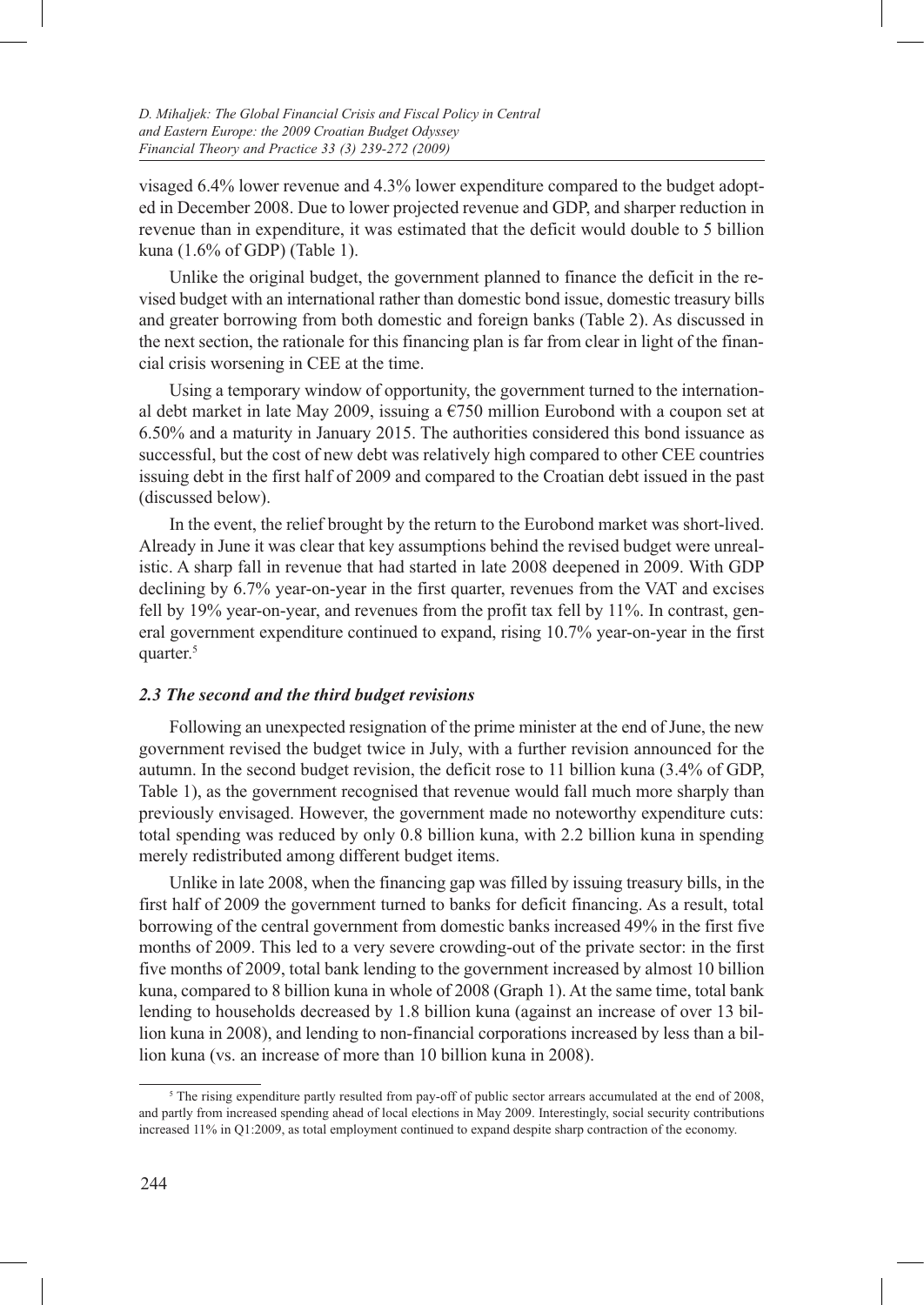|                                         | Outcome | 2009                         |                               |                               |                                         |  |  |  |  |
|-----------------------------------------|---------|------------------------------|-------------------------------|-------------------------------|-----------------------------------------|--|--|--|--|
|                                         | 2008    | Original plan<br>December 08 | <b>Revision I</b><br>April 09 | <b>Revision II</b><br>July 09 | <b>Revision III</b><br><b>August 09</b> |  |  |  |  |
| Net financing <sup><math>a</math></sup> | 2.3     | 2.4                          | 5.0                           | 11.0                          | 9.3                                     |  |  |  |  |
| Disbursements (gross)                   | 11.2    | 12.8                         | 15.3                          | 21.7                          | 20.1                                    |  |  |  |  |
| Domestic                                | 9.0     | 6.4                          | 6.5                           | 10.4                          | 8.7                                     |  |  |  |  |
| $\mathsf{Bonds}^b$                      | 3.5     | 4.8                          | 0.0                           | 0.0                           | 0.0                                     |  |  |  |  |
| T-bills                                 | 0.0     | 0.1                          | 0.8                           | 1.8                           | 1.6                                     |  |  |  |  |
| Loans <sup>c</sup>                      | 5.5     | 1.6                          | 5.7                           | 8.6                           | 7.2                                     |  |  |  |  |
| Foreign                                 | 2.1     | 6.4                          | 8.9                           | 11.3                          | 11.3                                    |  |  |  |  |
| Bonds <sup>d</sup>                      | 0.0     | 5.5                          | 5.5                           | 8.0                           | 8.0                                     |  |  |  |  |
| Loans <sup>e</sup>                      | 2.1     | 0.9                          | 3.4                           | 3.3                           | 3.3                                     |  |  |  |  |
| <b>Amortisation</b> (gross)             | 7.8     | 9.8                          | 9.8                           | 9.8                           | 9.9                                     |  |  |  |  |
| Domestic                                | 5.2     | 3.5                          | 3.5                           | 3.5                           | 3.5                                     |  |  |  |  |
| Bonds <sup>f</sup>                      | 3.0     | 0.3                          | 0.3                           | 0.3                           | 0.3                                     |  |  |  |  |
| T-bills <sup>g</sup>                    | 0.8     | 0.0                          | 0.0                           | 0.0                           | 0.0                                     |  |  |  |  |
| Loans <sup>h</sup>                      | 1.4     | 3.2                          | 3.2                           | 3.2                           | 3.2                                     |  |  |  |  |
| Foreign                                 | 2.6     | 6.3                          | 6.3                           | 6.3                           | 6.4                                     |  |  |  |  |
| Bonds <sup>i</sup>                      | 1.3     | 5.0                          | 5.0                           | 5.0                           | 5.0                                     |  |  |  |  |
| Loans'                                  | 1.3     | 1.4                          | 1.4                           | 1.4                           | 1.4                                     |  |  |  |  |
| <b>Other financing</b> (net)            | $-1.1$  | $-0.5$                       | $-0.5$                        | $-0.9$                        | $-0.9$                                  |  |  |  |  |

*Table 2 Financing of the budget deficit, 2008-2009 (in billions of kuna)*

*a Net financing equals the budget deficit and is given by the sum of gross disbursements, minus gross amortisation, plus net other financing.*

*b Bonds issued in domestic markets (denominated in kuna and foreign currencies).* 

*c Loans received from domestic banks and other financial institutions.* 

*d Bonds issued in international markets.*

*e Loans received from international organisations, foreign governments, foreign banks and other foreign financial institutions.* 

*f Repayments of principal on bonds issued in domestic markets.* 

<sup>g</sup> Repayments of principal on treasury bills issued in domestic markets.

<sup>g</sup> Repayments of principal on treasury bills issued in domestic markets.<br><sup>h</sup> Repayments of principal on loans received from domestic banks and other financial *institutions.*

*i Repayments of principal on bonds issued in international markets.* 

*j Repayments of principal on loans received from international organisations, foreign governments, foreign banks and other foreign financial institutions.*

*Source: Ministry of Finance (http://www.mfin.hr/hr/rebalans-proracuna-2009).*

As a consequence of crowding-out by the government, the private sector had to withdraw deposits in banks to be able to finance its maturing obligations: by May 2009 demand deposits of the consolidated banking system decreased almost 20% from their end-2008 level. As currency in circulation stayed more or less constant, money aggregate M1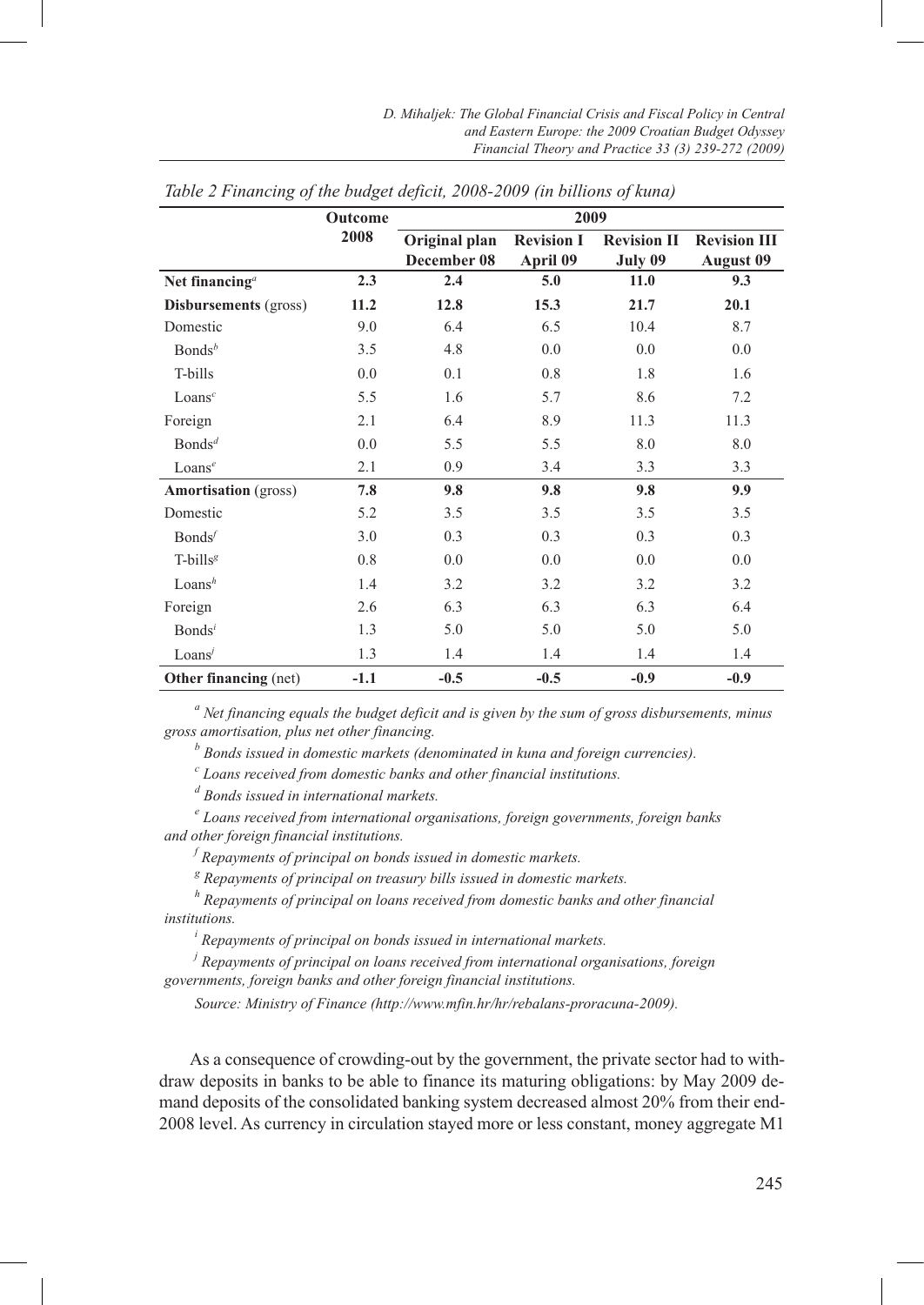was 14% lower in May 2009 compared to December 2008.<sup>6</sup> This significant liquidity squeeze, generated endogenously by the private sector in reaction to the government's decision to borrow from domestic banks, had offset to a considerable degree the central bank's monetary easing (see Section 4).



*Graph 1 Domestic bank lending by institutional sectors (in billions of kuna)*

Despite evidence of crowding-out, the government planned to increase bank financing in the second budget revision by further 3 billion kuna (Table 2). It also planned to increase issuance of treasury bills (by 1 billion kuna) and of international bonds (by 2.5 billion kuna).

This financing plan was, however, untenable. Together with the government's unwillingness to cut expenditure, another budget revision became unavoidable. The main features of the third budget revision, passed within two weeks of the second one, were a rise in the VAT rate from 22% to 23%; the introduction of a "crisis surcharge" on personal incomes above 3,000 kuna per month; and the introduction of an excise tax on mobile telephony (EIZ, 2009a). These tax hikes were expected to raise a total of 1.2 billion kuna in 2009 (Table 1). The expenditure side of the budget was left more or less unchanged, so the deficit was projected to fall marginally, to 9.3 billion kuna (2.9% of GDP). The only larger change in financing was a 2.4 billion kuna decrease in borrowing from domestic banks (Table 2).

# *2.4 Towards the fourth budget revision*

At this writing it is not possible to assess how the final budget for 2009 will look. On the expenditure side, the new government announced shortly after taking office in early July that it would postpone more significant spending cuts for the autumn of 2009. Whether the government will have the political courage and the backing in parliament to make

*Source: CNB*

<sup>&</sup>lt;sup>6</sup> I am grateful to an anonymous referee for bringing this development to my attention.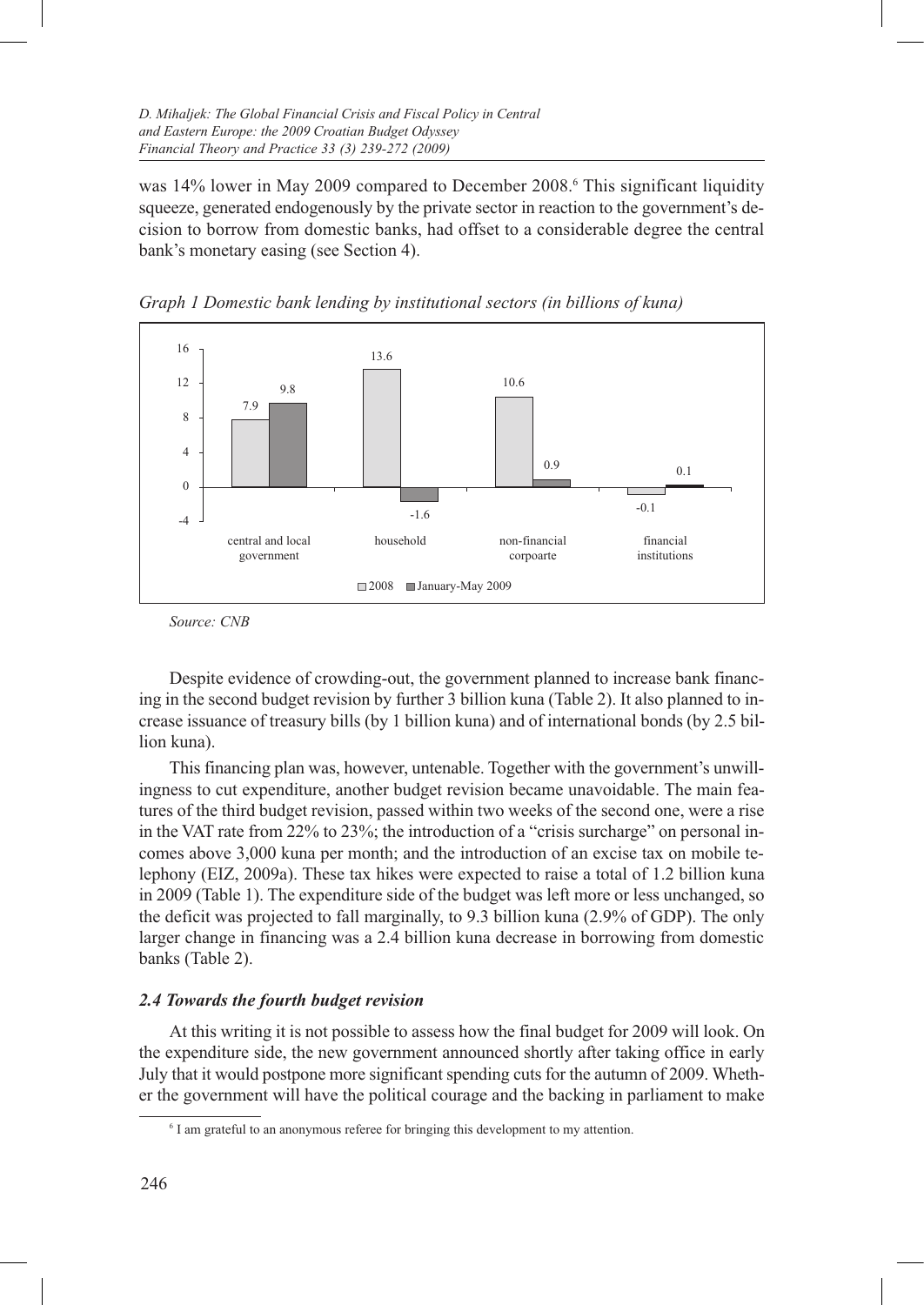the necessary cuts remains to be seen. On the revenue side, there is widespread scepticism about the effectiveness of the tax increases (see Ott, 2009a; Švaljek, 2009b; Urban, 2009), not to mention more than 300 legal challenges of the tax increases filed before the Constitutional Court.

How the higher budget deficits will be financed is also far from clear. The discussion above highlighted problems with domestic bank financing. But conditions have also tightened in the domestic bond market. The high degree of uncertainty about the government's ability to secure funding led to a sharp increase in long-term interest rates (Graph 2) and market prices for protecting against defaults (ie, CDS spreads) (see below). Croatia is in the group of countries including the Baltic states, Bulgaria and Hungary, for which the longterm rates increased particularly sharply over the past year and a half. As discussed in Section 3, these are the "usual suspects" when it comes to external vulnerabilities in the region. Reflecting their increased vulnerability, sovereign credit ratings of the Baltic states and Hungary, as well as Croatia for domestic currency debt, were lowered after October 2008.





*<sup>a</sup> Long-term domestic currency government bond yields; the horizontal lines refer to the 10-year German benchmark bond; end-of-period observations; in per cent.* 

*Note: BG = Bulgaria; CZ = Czech Republic; HR = Croatia; HU = Hungary; LT = Lithuania; LV = Latvia; PL = Poland; SI = Slovenia; SK = Slovakia.*

*Sources: Datastream; ECB; national data.*

# **3 The external financing constraint**

The global financial crisis began in the main financial centres in August 2007. For over a year it had only a moderate impact on CEE. Since October 2008, however, CEE has become the emerging market region hardest hit by the crisis. This section analyses how the crisis had spread to CEE and Croatia, and how it affected the cost (ie asset prices) and availability (ie capital inflows) of external financing. The main finding is that despite many clear signs that external sources of finance were evaporating and their cost was soaring, the budget planners in Croatia decided to rely more extensively on external financing in 2009 than in the past.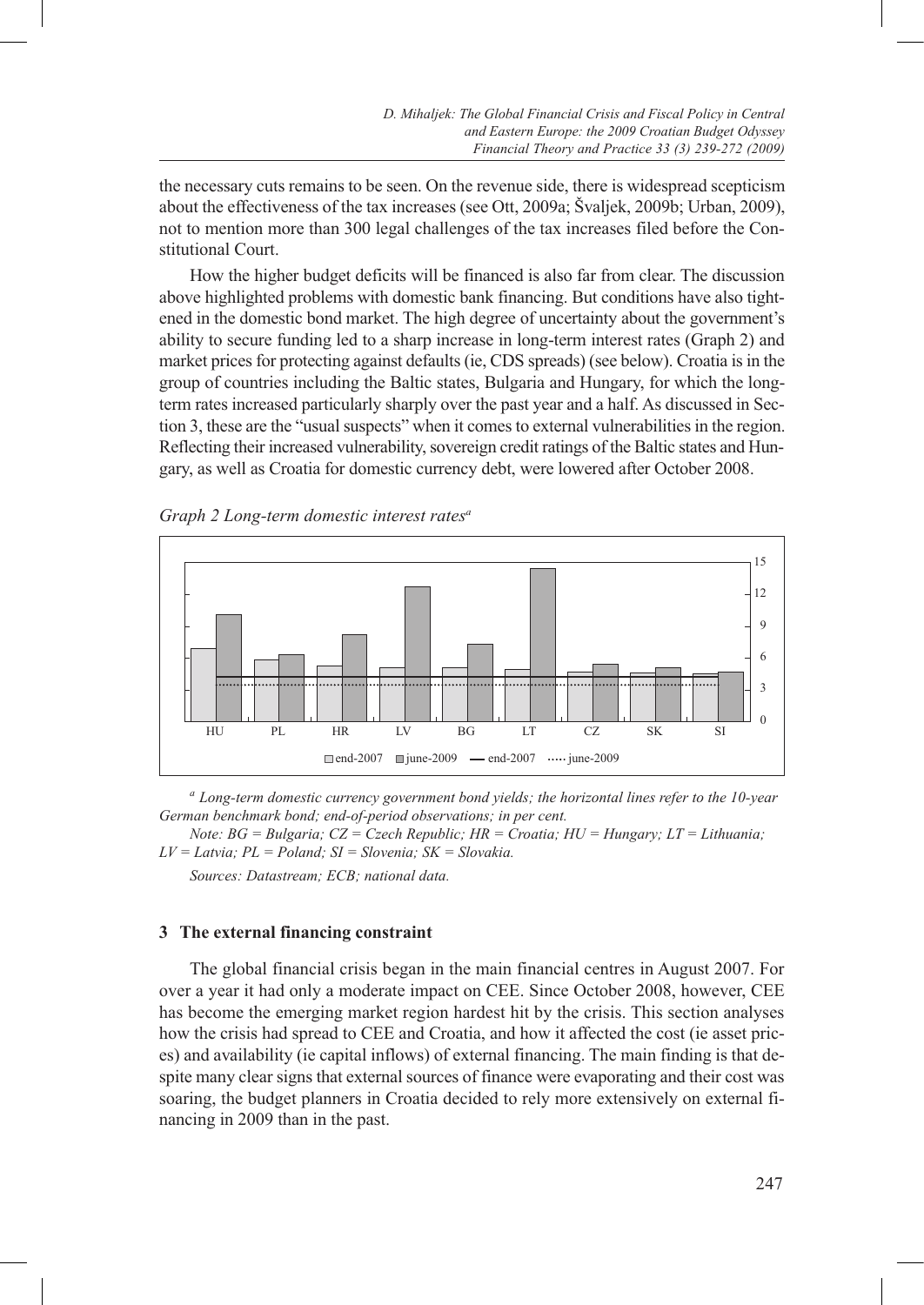# *3.1 Impact of the crisis on the cost of external financing*

After the collapse of Lehman Brothers in mid-September 2008 the financial crisis had spread rapidly through equity, bond, foreign exchange and interbank markets in emerging market countries. The first asset market to feel the full force of the global financial crisis in CEE was the equity market. The slide in equity prices that began in mid- or late 2007 and continued at a more or less gradual pace through August 2008 turned into a veritable plunge in September and October 2008, when prices fell by 50% on average, and by close to 60% in Croatia (Graph 3, right-hand panel). By mid-February 2009, when Croatian authorities were preparing their first budget revision, CEE equities lost on average 75% from peak values realised in 2007, and were back to the levels from 2004 or earlier.

*Graph 3 Equity pricesa*



*<sup>a</sup> January 2005 = 100; in local currency terms.*

*Note: BG = Bulgaria; CZ = Czech Republic; EE = Estonia; HR = Croatia; HU = Hungary; PL = Poland; RO = Romania; TR = Turkey*

*Source: Datastream.*

The decline in equity prices is important for budget financing because asset prices are closely linked with the business cycle and hence government revenue. In Croatia, there has been no research on this kind of relationship. However, studies for other countries invariably show a strong positive correlation both directly via tax revenues tied to capital gains and indirectly via consumption taxes tied to spending induced by wealth effects (see Poterba, 2000). It is worth noting that Croatia had experienced the greatest increase in equity prices of all CEE countries: between January 2005 and mid-October 2007 equity prices in Croatia appreciated by 316% compared to the average of 230% for other countries in the region. The plunge in equity prices in the autumn of 2008 was thus a clear warning that budget revenue could not be maintained at levels of the previous few years.

The next asset market affected by the crisis was the sovereign Eurobond market. This is a key market for financing of emerging market countries' budget deficits, especially for small open economies with underdeveloped domestic bond markets such as Croatia. Between mid-2004 and mid-2007, conditions in the sovereign Eurobond bond market were extremely favourable for sovereign issuers from emerging markets. Due to large demand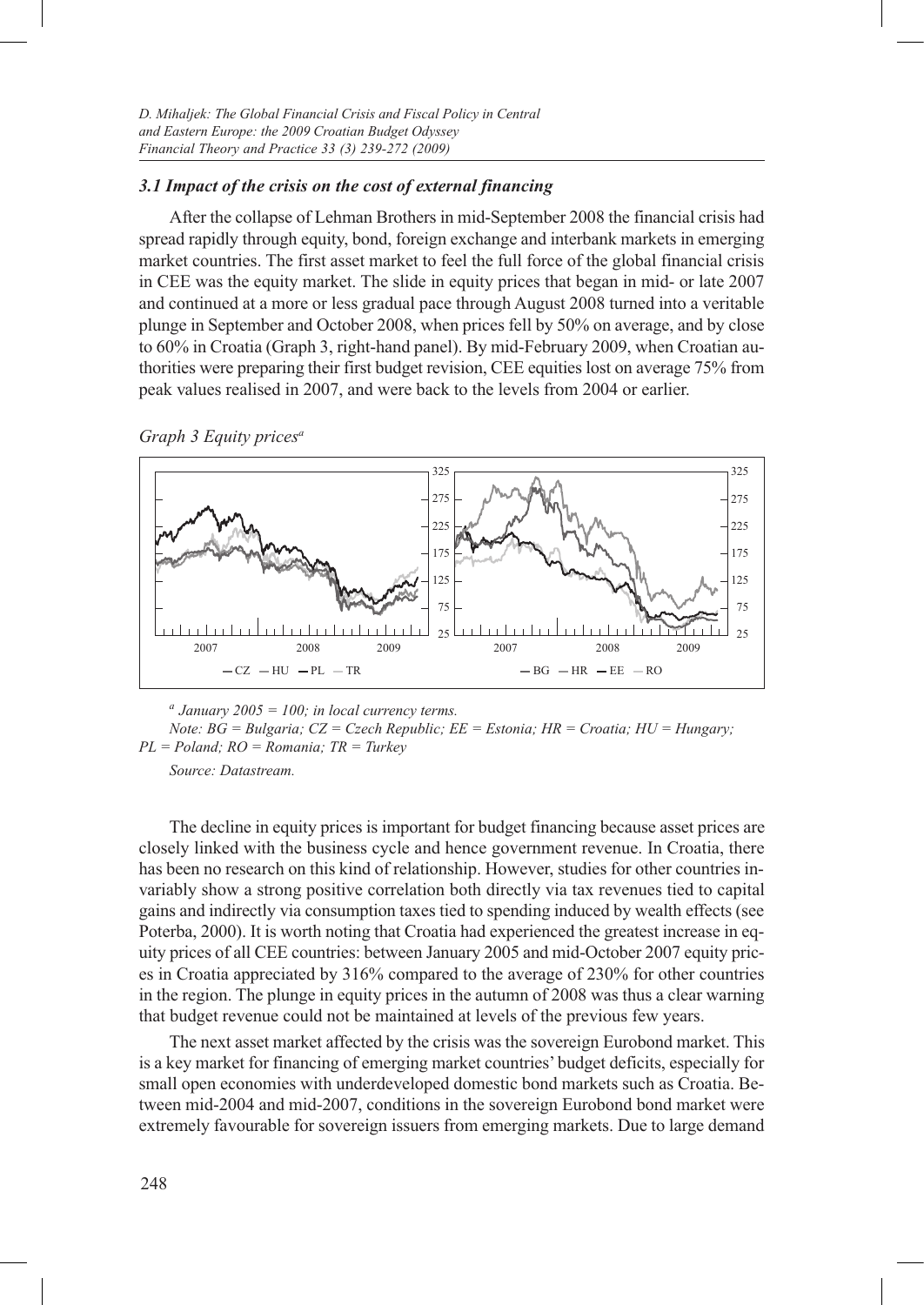for high-yielding assets and strong growth of the global economy, spreads on emerging market bonds over benchmark bonds such as ten-year bonds of the US or German governments reached historical lows, in the case of Croatia of less than 20 basis points in June 2007 (see below).

However, following the onset of the crisis in August 2007, spreads of widely traded central European sovereign bonds moved up, at first gradually, to 50-100 basis points by September 2008 (Graph 4, left-hand panel). But the worsening of the crisis in September and October 2008 led to a further widening of bond spreads, in many cases to levels unseen in the past. Countries with large external imbalances were affected particularly hard: their spreads jumped in parallel with escalating problems on the Hungarian forint market, in the case of Croatia, from 100 basis points in early September to 550 points at the end of December (Graph 4, left-hand panel).

#### *Graph 4 Bond spreads for selected countriesa*



*a Spreads over benchmark euro area bonds, in basis points. b For Latvia, 5-year bond; for Lithuania, 4-year bond; for Macedonia, 6-year bond. Note: BG = Bulgaria; HR = Croatia; HU = Hungary; LT = Lithuania; Latvia = Latvia; MK = Macedonia; PL = Poland; RO = Romania; SK = Slovakia; TR = Turkey Sources: Datastream; JPMorgan Chase.*

In credit insurance markets, credit default swap (CDS) spreads for sovereign bonds of highly indebted countries such as Croatia, Hungary, Romania and Turkey soared within days of the Lehman collapse, in the case of Croatia from 100 to 450 basis points in September 2008, and further to 600 points in early March 2009 (Graph 5, right-hand panel). With CDS spreads at 600 basis points, an investor buying  $\epsilon$ 10 million worth of Croatian government bonds needs to pay €600,000 to insure against the risk of default on these bonds. This dramatic increase in foreign financing costs had apparently little impact on budget planning in Croatia – the initial 2009 budget, prepared around this time, envisaged a return to the Eurobond market in order to finance the projected deficit.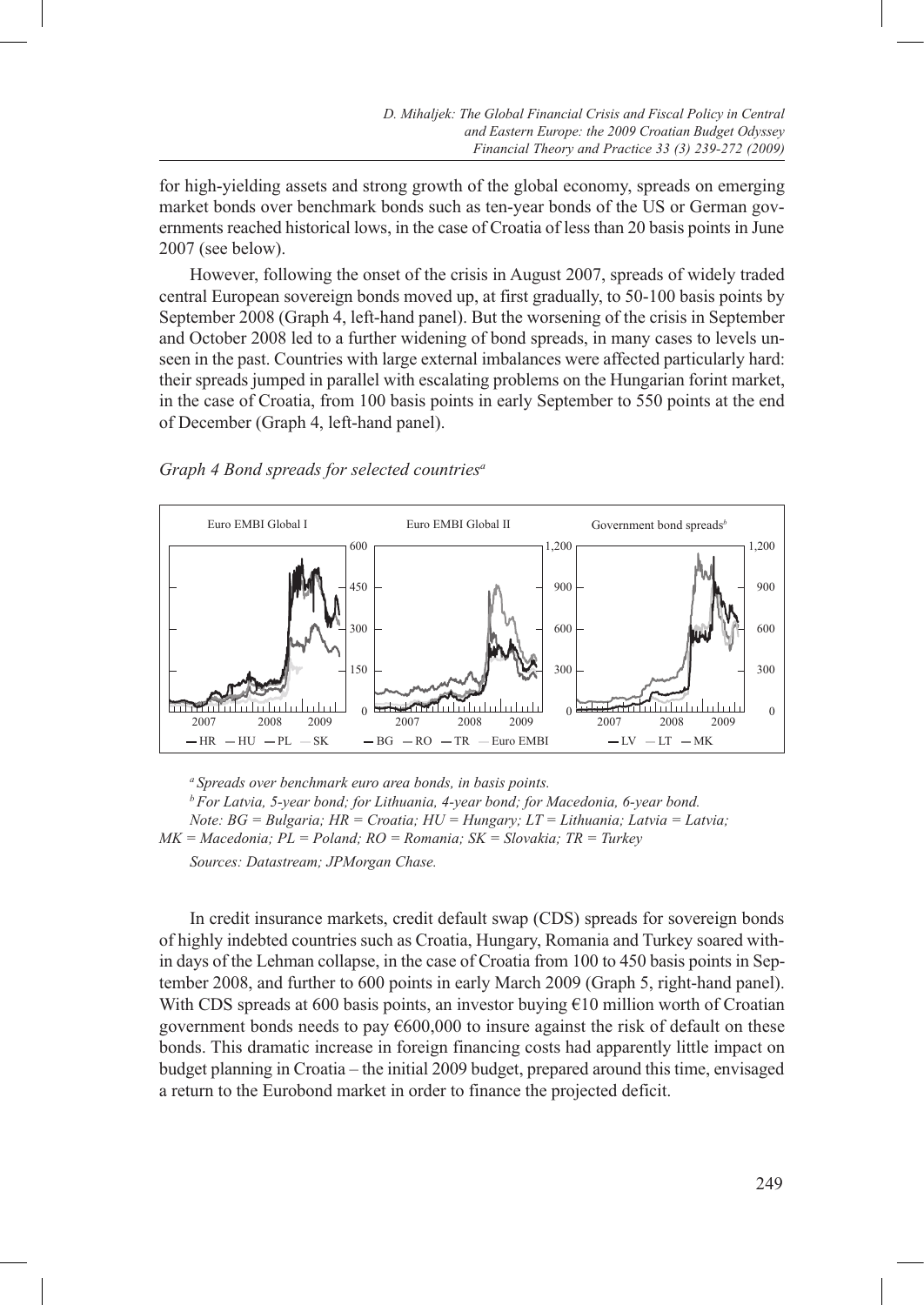#### *Graph 5 CDS spreadsa*



*<sup>a</sup> Senior five-year CDS mid spread, in euros. Five-day moving averages; in basis points. Note: CZ = Czech Republic; HR = Croatia; HU = Hungary; LT = Lithuania; PL = Poland; RO = Romania; SI = Slovenia; SK = Slovakia; TR = Turkey*

*Source: Datastream.*

The turmoil in October also spread quickly to the foreign exchange markets. The collapse of Icelandic banks led to a dramatic drop in the equity price of Hungary's OTP bank (which was viewed as vulnerable because it is not majority foreign-owned) and a collapse in foreign demand for forint-denominated government bonds. As banks were no longer prepared to exchange euros for forints in foreign currency swap markets, the forint depreciated sharply, triggering contagion effects throughout the region. The Polish zloty, for instance, depreciated by over 20% against the euro over the fourth quarter of 2008 (Graph 6, left-hand panel), despite a relatively good performance of the Polish economy. The kuna depreciated vis-à-vis the euro by about 4% between end-September 2008 and end-January 2009, but only because the Croatian National Bank intervened directly in the foreign exchange market and released foreign exchange liquidity by repealing the marginal and lowering the minimum reserve requirement on foreign borrowing by banks.<sup>7</sup>

For Croatia, like the rest of CEE, depreciation pressures came after several years of strong appreciation pressure on the kuna. Over this period, both the private and public sector in CEE had borrowed heavily in foreign currencies, taking advantage of lower interest rates abroad and the strengthening of local currencies. Now that exchange rates had reversed course, borrowers with large foreign exchange exposures suffered heavy losses. Many investors with maturing foreign currency debt were forced to raise foreign exchange by selling local currency assets, often at much depreciated prices, thus magnifying the decline in exchange rates and equity prices in very thin markets. Liquidity was drained from the interbank markets as well, with money market rates spiking occasionally at 40% in Croatia and Romania.

<sup>7</sup> Several other CEE central banks responded by lending euros to their banks. In addition, the ECB provided euro refinancing (against high-quality collateral) to Hungary and Poland, and the Swiss National Bank extended Swiss franc/euro swap arrangements to Hungary and Poland.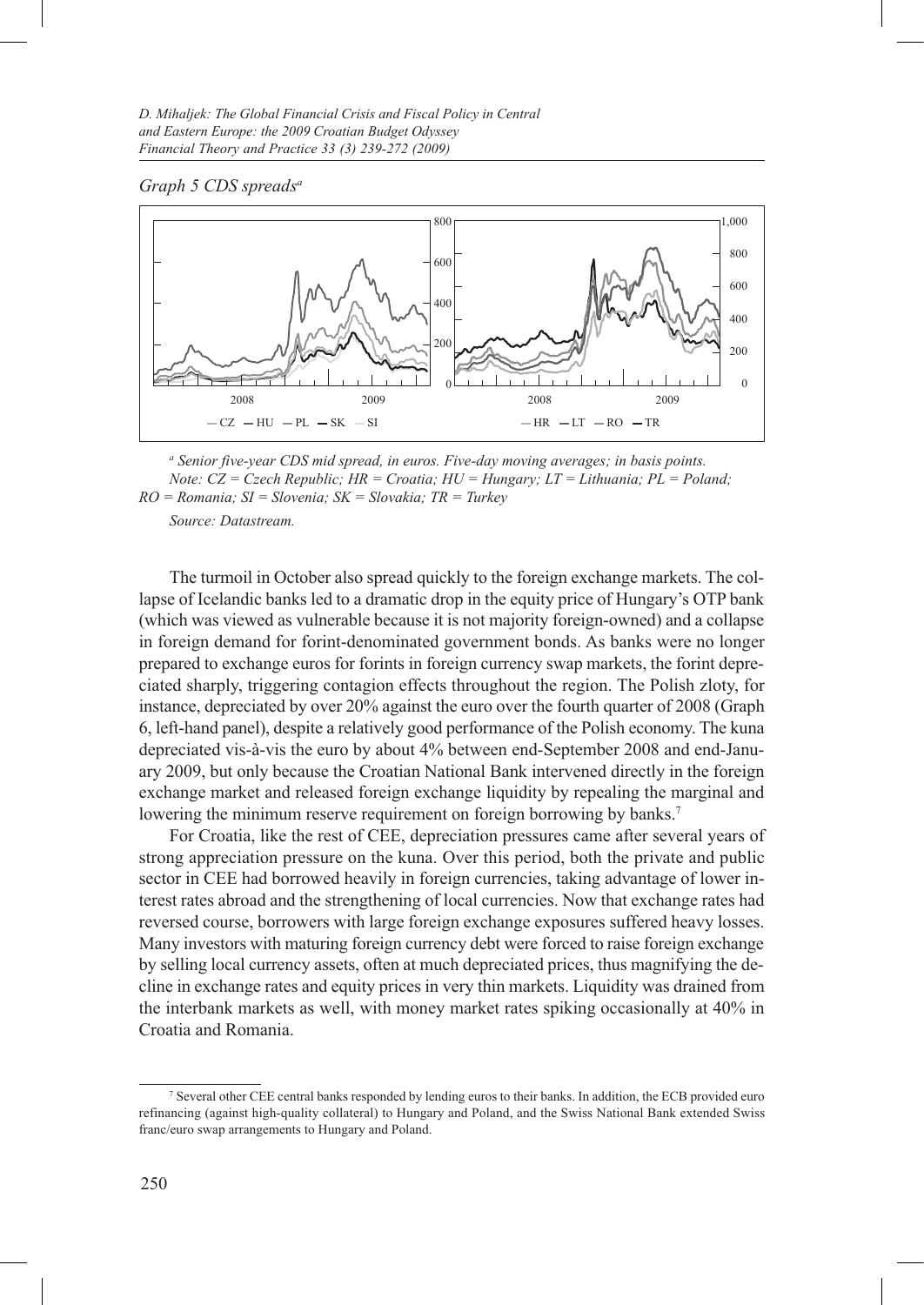



*a December 2006 = 100; euro per unit of local currency (nominal effective exchange rates for Bulgaria, Estonia, Latvia and Lithuania). An increase indicates an appreciation; monthly averages.*

*Note: AL = Albania; BG = Bulgaria; CZ = Czech Republic; EE = Estonia; HR = Croatia; HU = Hungary; LT = Lithuania; LV = Latvia; MK = Macedonia; PL = Poland; RO = Romania; RS = Serbia; TR = Turkey*

*Sources: ECB; Datastream; national data; BIS.*

The next storm that hit the CEE markets – and so far the most serious one – started in mid-February 2009, when the rating agency Moody's (2009) warned that it might downgrade banks active in CEE because of their heavy exposure to the region. Although the report revealed no new information about the vulnerabilities of parent banks or their subsidiaries, it shook investors' confidence. Equity prices plunged by more than 10% on average within a week (Graph 3); bond spreads soared to 500 points in Croatia and Hungary (Graph 4); currencies came under renewed pressure (Graph 6); and parent banks' CDS spreads rose sharply.<sup>8</sup> Taken together, these developments gave rise to widespread concerns about the imminent onset of a financial crisis in the region. Together with fears of the impact on their banking systems, these concerns have led the authorities in Bosnia and Herzegovina, Hungary, Latvia, Serbia, Romania and Ukraine to seek IMF assistance.

Although a measure of calm has returned to the local financial markets since March, it would be premature to conclude that the financial turmoil in CEE is over. One source of uncertainty is the precarious state of economy and finances in Latvia, whose currency board arrangement remains under intense pressure. If Latvia were forced to abandon its peg to the euro, other CEE countries with fixed or tightly managed exchange rate regimes, including Croatia, would probably come under intense pressure, too. In that case they

<sup>8</sup> The Moody's report and the subsequent reporting in the press (especially the Financial Times and the Economist) contained errors that may have influenced market decisions. This prompted central banks of the Czech Republic, Hungary, Poland and Romania to coordinate the issuance of press statements informing the markets about the actual state of foreign bank lending in their countries; see eg http://www.cnb.cz/en/ public/media\_service/ press\_releases\_cnb/2009/090224\_statement\_FT.html. In late February, the rating agency Standard and Poor's (2009) issued a report that introduced somewhat greater differentiation among CEE countries. Around the same time, the Austrian National Bank clarified several key arguments behind its pan-European initiative aimed at assisting the CEE countries to avoid a crisis (OeNB, 2009).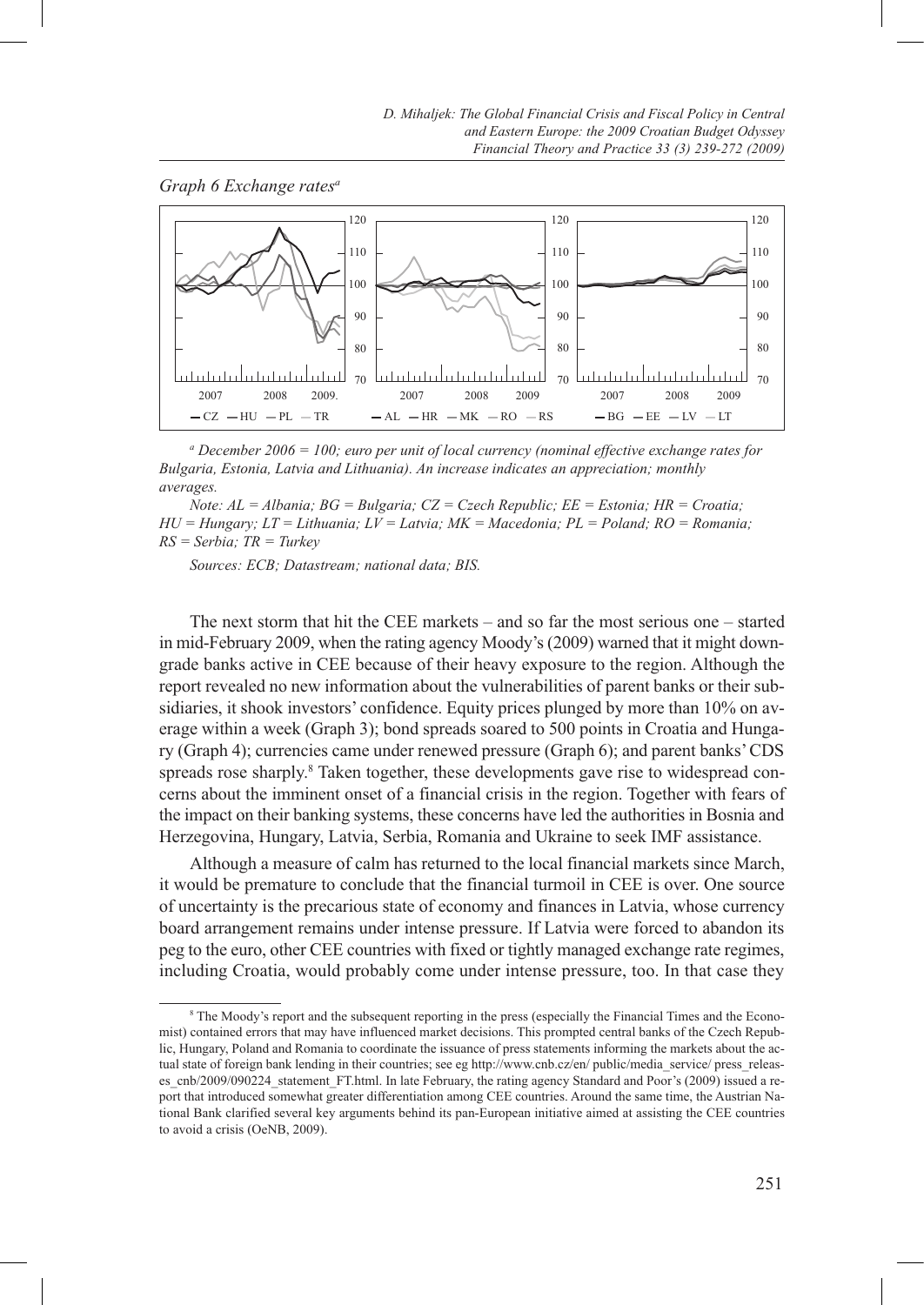would not only have to contend, as presently, with higher cost of external finance for some time, but might also have to get involved in crisis management. Another concern is the rise in non-performing loans in many banks in the region. Finally, many governments in CEE are confronted with much larger budget deficits and may have difficulties in securing the necessary financing. Many governments in CEE are also politically weak. Widespread discontent about government inaction or unpopular reforms may add to instability and make it even harder for some CEE countries to resolve their fiscal problems.

# *3.2 Impact on the availability of external financing*

The movements in capital to the region have closely mirrored the movements in asset prices discussed above. The growth of international bank credit, the most important type of capital inflows to CEE, initially held up remarkably well: in the first half of 2008, when loans to other emerging market regions had already started to contract, the external loans of BIS reporting banks vis-à-vis banks and the non-bank sector in CEE were equivalent to more than 70% of the total for 2007 (Table 3).<sup>9</sup>

|                                      | 2007 |      | 2008 |    | 2009     |       |    |
|--------------------------------------|------|------|------|----|----------|-------|----|
|                                      |      | 01   | O2   | O3 | О4       | υı    | Ο2 |
| Cross-border loans <sup>b</sup>      | 125  | 50   | 41   | 21 | $-3$     | $-24$ |    |
| To banks                             | 70   | 32   | 18   | 8  | $-3$     | $-20$ |    |
| To the non-bank sector               | 55   | 17   | 23   | 13 | $\theta$ | -4    |    |
| International debt<br>securities $c$ | 12   | $-2$ | 11   |    | $-3$     |       | 10 |

*Table 3 Cross-border financing of CEE economiesa (in billions of US dollars)*

*a Includes 17 CEE countries listed in Appendix Tables A1 and A2.*

<sup>*b*</sup> External loans of BIS reporting banks vis-à-vis individual countries, exchange rate adjusted *changes in gross amounts outstanding in US dollars.*

*<sup>c</sup> Net issuance of all issuers (sovereign and corporate) by nationality of issuer. Source: BIS, banking and international financial statistics.*

But during the third quarter of 2008 international banks started to reduce their loans to banks in CEE. Countries initially affected were those with more liquid banking systems (as measured, for instance, by the ratio of total loans to total deposits, see Appendix Graph A1), including Croatia, the Czech Republic and Poland (Appendix Table A1). In the fourth quarter, banks further withdrew from the Czech Republic, Poland as well as Turkey. But banks and the non-bank sector in Croatia and several other countries received additional cross-border loans (Appendix Tables A1 and A2). This was part of a trend in which smaller CEE countries with large foreign bank presence experienced certain stability in crossborder banking flows, despite the ongoing crisis.

<sup>9</sup> The Bank for International Settlements (BIS) collects and disseminates data on international banking transactions since 1964. The reports on transactions are submitted quarterly by banks from 41 advanced economies; they cover over 90% of total international banking transactions (see www.bis.org/statistics).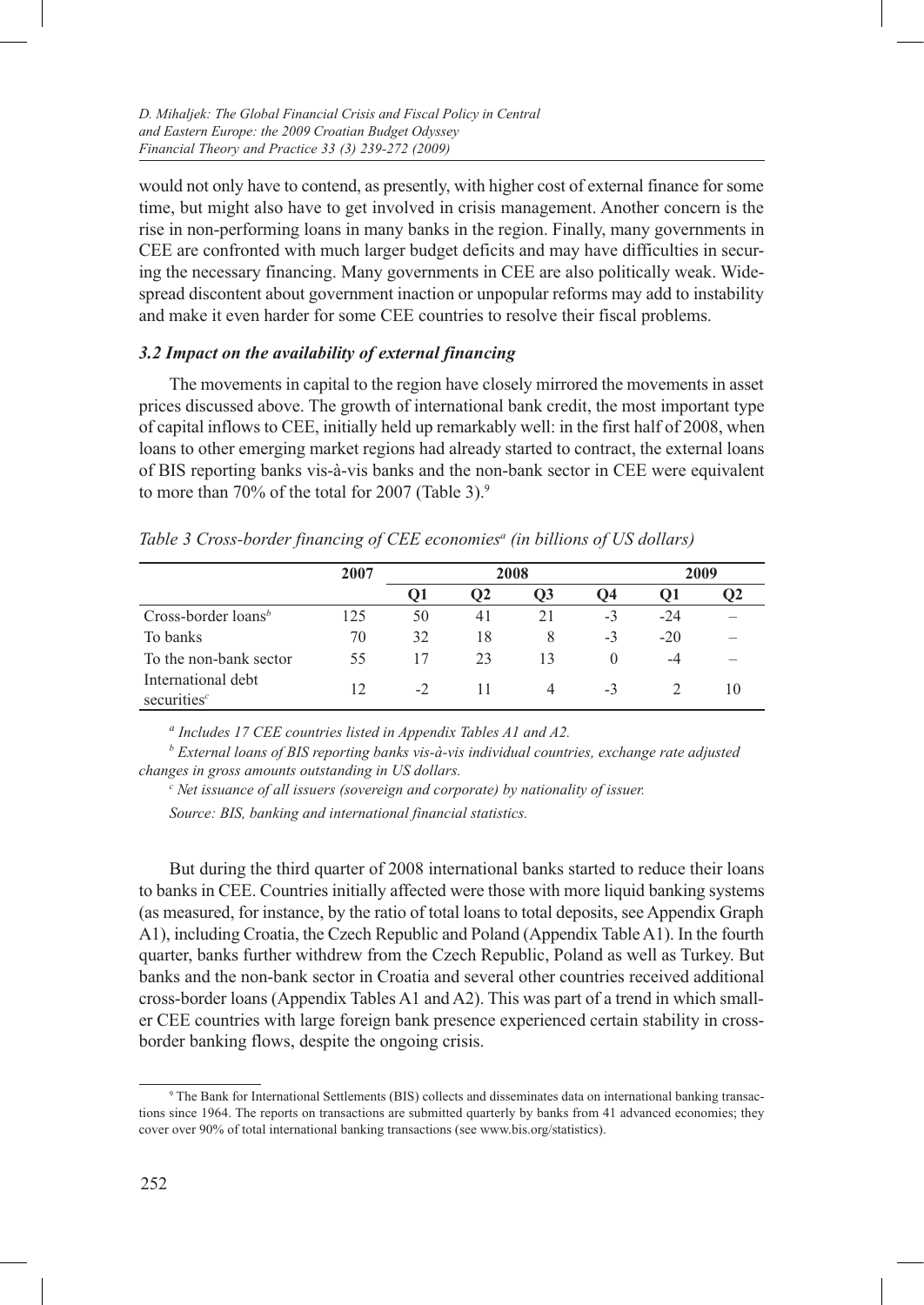However, that stability proved to be only temporary. In the first quarter of 2009, international banks reduced their cross-border financing of banks in almost all of the countries in the region (Appendix Table 1). The largest reductions were to banks in Slovakia (\$9.2 billion) and the Czech Republic (\$2.6 billion) (Appendix Table A1). As noted above, these countries have fairly liquid banking systems (Slovakia is also in the euro area), which suggests that parent banks have used these markets to raise liquidity. Banks in Croatia and Hungary received some additional loans in Q1:2009, but the amounts in question were less than 25% of those received in Q4:2008.

Cross-border loans to the non-bank sector in CEE decreased much less than those to banks in the first quarter of 2009 (Table 3). However, the non-bank sector in Croatia (along with Bulgaria, Romania, Slovakia, Slovenia and Turkey) experienced a sharp decrease in direct financing from banks abroad (Appendix Table A2).

The withdrawal of foreign banks from the region is also evident from the reduction in their local currency loans to CEE residents. These loans are important for financial stability because they are based on the deposits of local residents in local currencies (eg, kuna deposits of Croatian households), rather than local deposits in foreign currencies, or crossborder loans (which are by definition in foreign currencies). The funding base of such "local-in-local" loans is therefore expected to be more stable than the funding base of foreign currency or cross-border loans. In addition, in countries with large foreign bank presence, such loans account for the largest part of domestic credit.





*Note: BG = Bulgaria; HR = Croatia; HU = Hungary; RO = Romania; SK = Slovakia Source: BIS international banking statistics.*

After growing strongly for several years, local currency loans of international banks started to decline in the third quarter of 2008 (Graph 7). Much of this decline probably reflected weaker credit demand, as households and enterprises borrowed less anticipating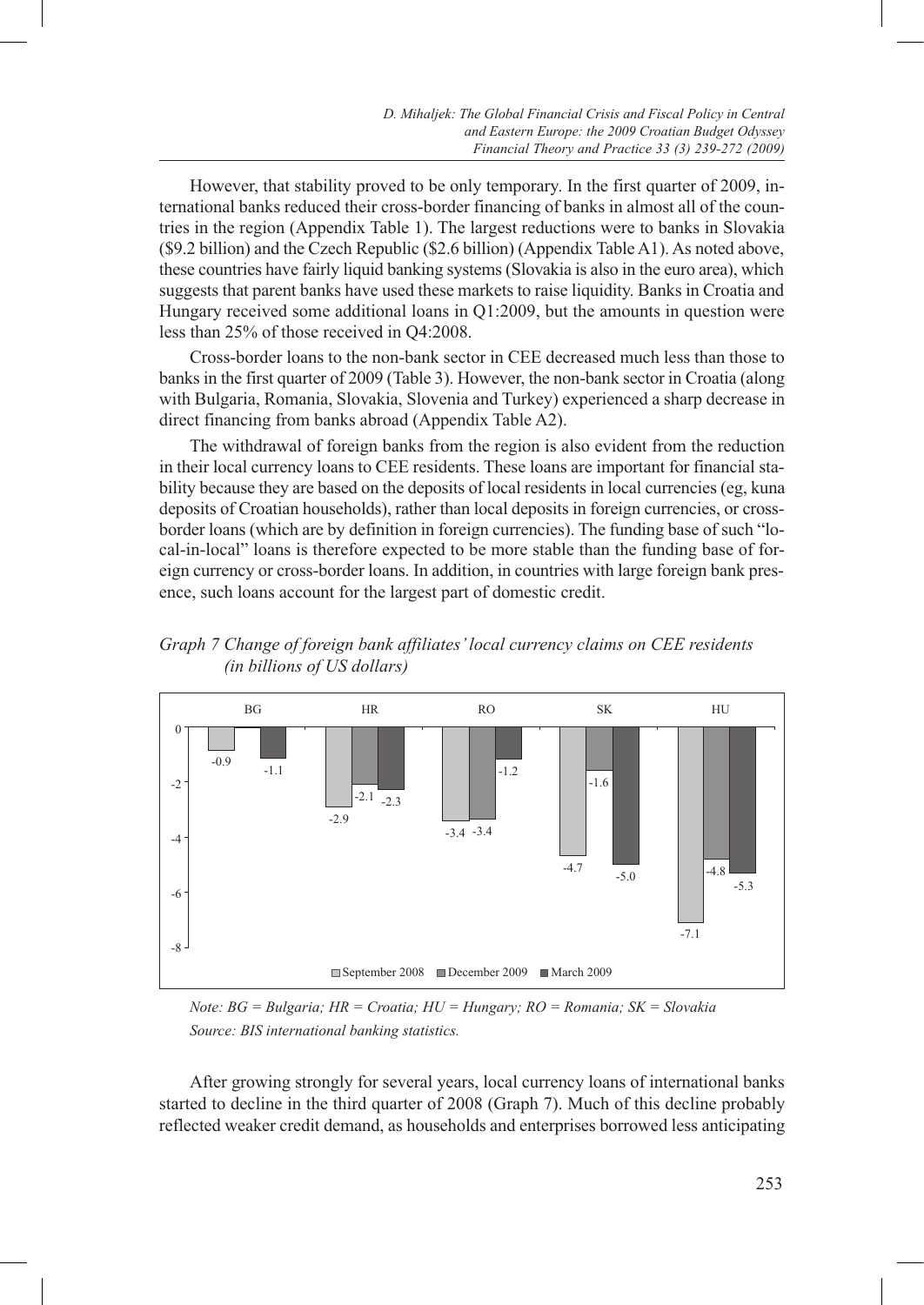the spread of the crisis to the real sector. In the case of Croatia, such rational behaviour of the private sector contrasted sharply with the budget financing plans of the government: while the private sector reduced borrowing when it saw the crisis coming, the government planned to *increase* borrowing from foreign banks, which is probably the most expensive source of external financing.

But some of the decline in "local-in-local" loans probably indicated that foreign bank affiliates were exchanging their assets in CEE currencies for more liquid or higher-rated assets in major international currencies. The BIS data provide some support for this explanation: the biggest declines in local currency claims of BIS reporting banks took place in countries such as the Czech Republic, Poland and Slovakia, whose banking systems are highly liquid (Graph 8). In some other countries (eg, Serbia, Romania), the size of the decline seems to reflect very fast credit growth in the period before the crisis. This was, however, not the case in Croatia, where credit growth was low compared to other CEE countries. Croatia might therefore belong to the group of countries where foreign banks extended fewer loans in local currency and invested more in euro-denominated assets. One should note that in many smaller SEE countries and the Baltic states the decline in local currency loans to the residents was relatively small, ie less than 5% of domestic private sector credit. This indicates that Western European parent banks have probably differentiated across CEE countries in Q1:2009, maintaining their commitments to the most profitable subsidiaries and reducing them to the others.10



*Graph 8 Local currency loans of foreign banks in CEE a*

<sup>a</sup> Change in local currency claims of foreign bank affiliates on CEE residents, in Q4:2008 and *Q1:2009, as a percentage of domestic private sector credit.* 

*Note: BH = Bosnia and Herzegovina; BG = Bulgaria; CZ = Czech Republic; EE = Estonia; HR = Croatia; HU = Hungary; LT = Lithuania; LV = Latvia; ME = Montenegro; MK = Macedonia; PL = Poland; RO = Romania; RS = Serbia; SK = Slovakia; SI = Slovenia; TR = Turkey Sources: IMF, BIS, author's calculations.*

<sup>&</sup>lt;sup>10</sup> One should also note that the results in Graph 8 are affected to some extent by fluctuations of CEE exchange rates vis-à-vis the US dollar. At constant exchange rates, local-in-local loans seem to have been more stable.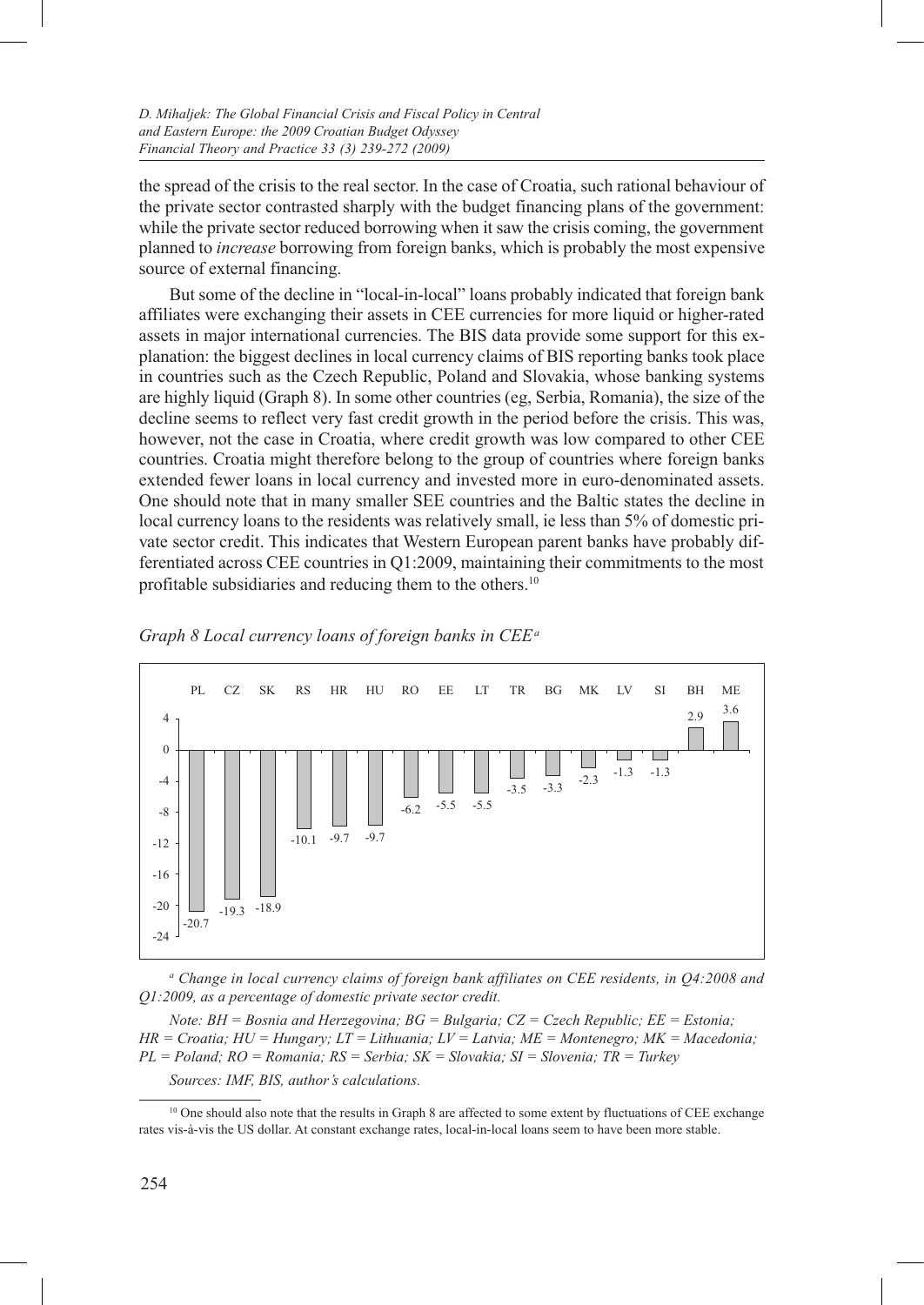Regarding other types of capital flows, data on international bond issuance depict a similar picture to those on cross-border flows. After record-high issuance of international debt securities in 2007 and the first three quarters of 2008 net bond issuance in CEE fell in the fourth quarter by \$3 billion. In the first quarter of 2009 net international bond issuance increased slightly due to successful placements of sovereign bonds by Poland and Turkey, albeit at much higher spreads than before the crisis. Croatia made net repayments of maturing debt in both 2008 and Q1 2009 (by \$1 billion and \$0.7 billion, respectively). The international bond issuance resumed in the second quarter of 2009, with net placements by Croatia, the Czech Republic, Lithuania, Poland and Turkey totalling \$10 billion (Table 3).

Compared with cross-border loans and debt flows, foreign direct investment flows held up relatively well last year. For instance, net FDI inflows to Croatia in 2008 amounted to \$4.6 billion, almost the same as in 2007. However, in the first quarter of 2009 there was a sharp deceleration in net FDI inflows, to \$0.5 billion.

Meanwhile, despite indications of severe retrenchment of capital inflows, the balance of payments data suggest that external current account deficit of Croatia increased, from \$4.4 billion (7.6% of GDP) in 2007 to \$6.3 billion (9.4% of GDP) in 2008. Projections of the deficit – and, hence, of external borrowing requirements – for 2009 are highly uncertain at present because it is extremely difficult to estimate how deep and prolonged the downturn in external demand will be. In any event, one can be fairly certain that the current account deficit will decline in 2009 because more restricted and costlier external finance will lead to a decline in imports of goods and services. The deficit in Q1:2009 was estimated at \$2.4 billion, almost 40% less than in the same quarter of previous year (HNB, 2009). In July, the Economics Institute Zagreb (EIZ, 2009a) projected a decrease in the external current account deficit to 3½% of GDP.

This deficit could still be difficult to finance in the current environment. For instance, the external funding constraint forced Estonia to cut its current account deficit from close to 17% of GDP in the last quarter of 2007 to 6% in the last quarter of 2008. One should note in this context that Estonia has a much sounder government balance sheet than Croatia: during 2001-2008 the government accumulated about 10% of GDP in reserves by consistently running budget surpluses. In Croatia, by contrast, gross external financing in the third budget revision is projected at 3½% of GDP and net external financing at 0.8% of GDP or one-fifth of the overall external deficit.

# *3.3 Impact on the budget financing in Croatia*

The spread of the global financial crisis to CEE has manifested itself in a significant tightening of the external financing constraint for the Croatia government. The cost of external borrowing, measured by the yield on sovereign bonds (ie, the rate of return that investors require to hold Croatian government debt) increased from 3% in September 2005 to 6½% in July 2009 (Graph 9). The risk premium on government's external borrowing, measured by the spread on the index of widely traded emerging market bonds Euro EMBI Global, increased roughly three times since the middle of 2008, and 17 times since the middle of 2007 (Graph 10). Events such as resignation of the prime minister in late June 2009 had a significant, albeit temporary, impact on bond yields and spreads.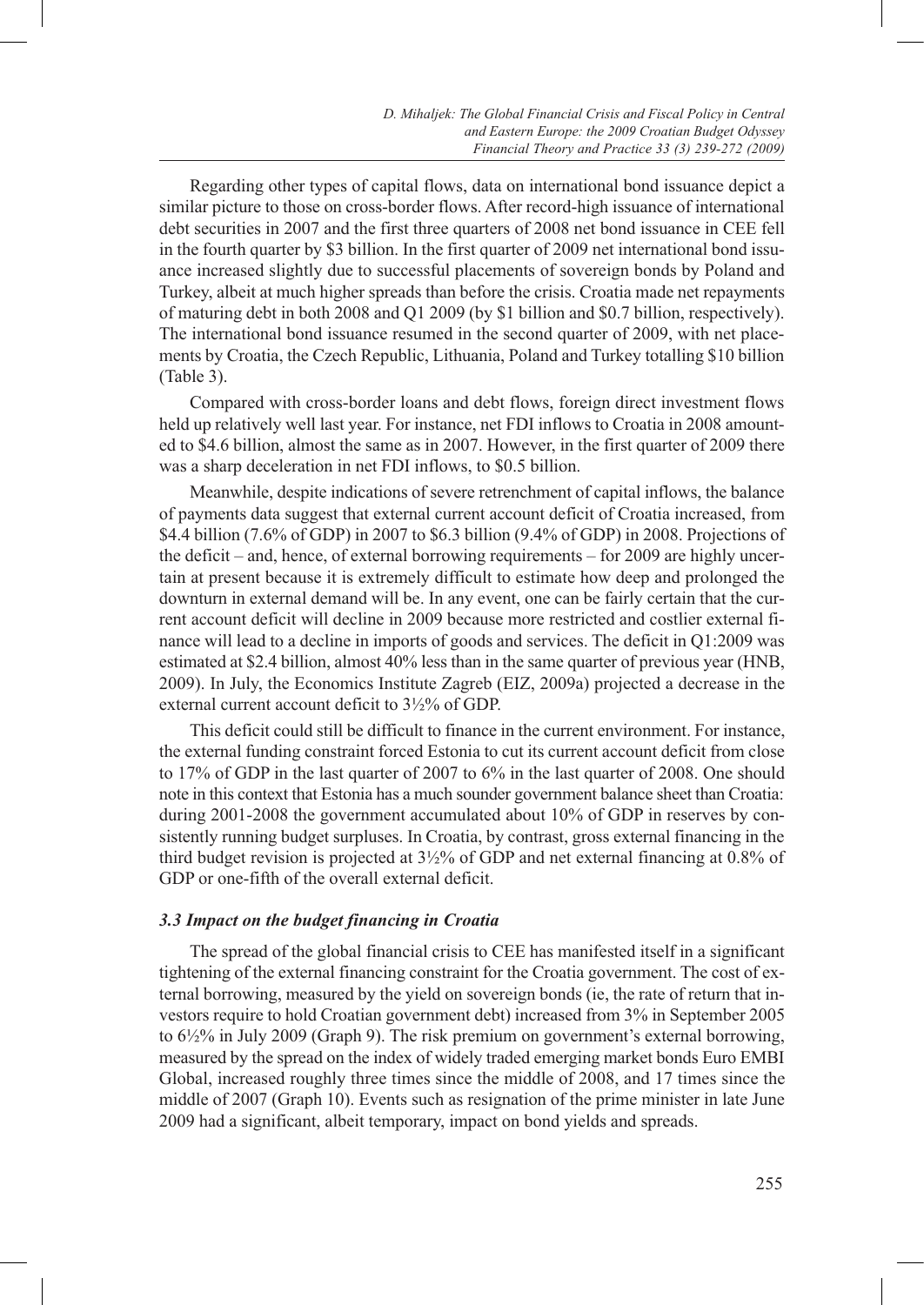Despite this extreme tightening of external financing conditions, the original budget for 2009, prepared in the last quarter of 2008, envisaged international bond issuance of 5.5 billion kuna ( $\epsilon$ 750 million). It is puzzling why such an issuance was planned in the midst of the worst global financial crisis in more than 70 years. Moreover, it is difficult to comprehend plans to issue debt in such a precarious environment after a five-year absence from international bond markets. More specifically, the Croatian government had issued only four Eurobonds this decade: in March 2001, February 2003, April 2004, and the latest one in May 2009. Croatian Eurobonds were thus issued either before or after the period when bond market conditions were the most favourable.

*Graph 9 Yield of Croatian Government Eurobonds (Euro EMBI Global HR) (in percentage points)*



*Source: JP Morgan.*

For emerging market countries such as Croatia, regular presence in international bond markets is essential for establishing a sound creditor record and thus improving sovereign credit ratings. Over time it may help countries overcome the so-called "original sin", ie, the inability to issue international bonds in domestic currency.11 And once a country is able to issue debt in its own currency internationally, it has more or less solved its budget financing problem and can engage in expansionary fiscal policy, as the current example of advanced economies and some well-standing emerging markets (eg China) shows. Regular issuance of international debt also helps the private sector to gain access to global capital markets and gain its own credit ratings, because risk premia for lending to the private sector are typically priced off the sovereign bond spreads.

<sup>&</sup>lt;sup>11</sup> A decade ago the "original sin" was considered to be an insurmountable obstacle for the development of emerging market economies into mature market economies (see Eichengreen and Hausmann, 1999). However, since then many emerging market countries – including Brazil, Chile, China, the Czech Republic, Korea and Singapore – have issued international bonds denominated in domestic currency.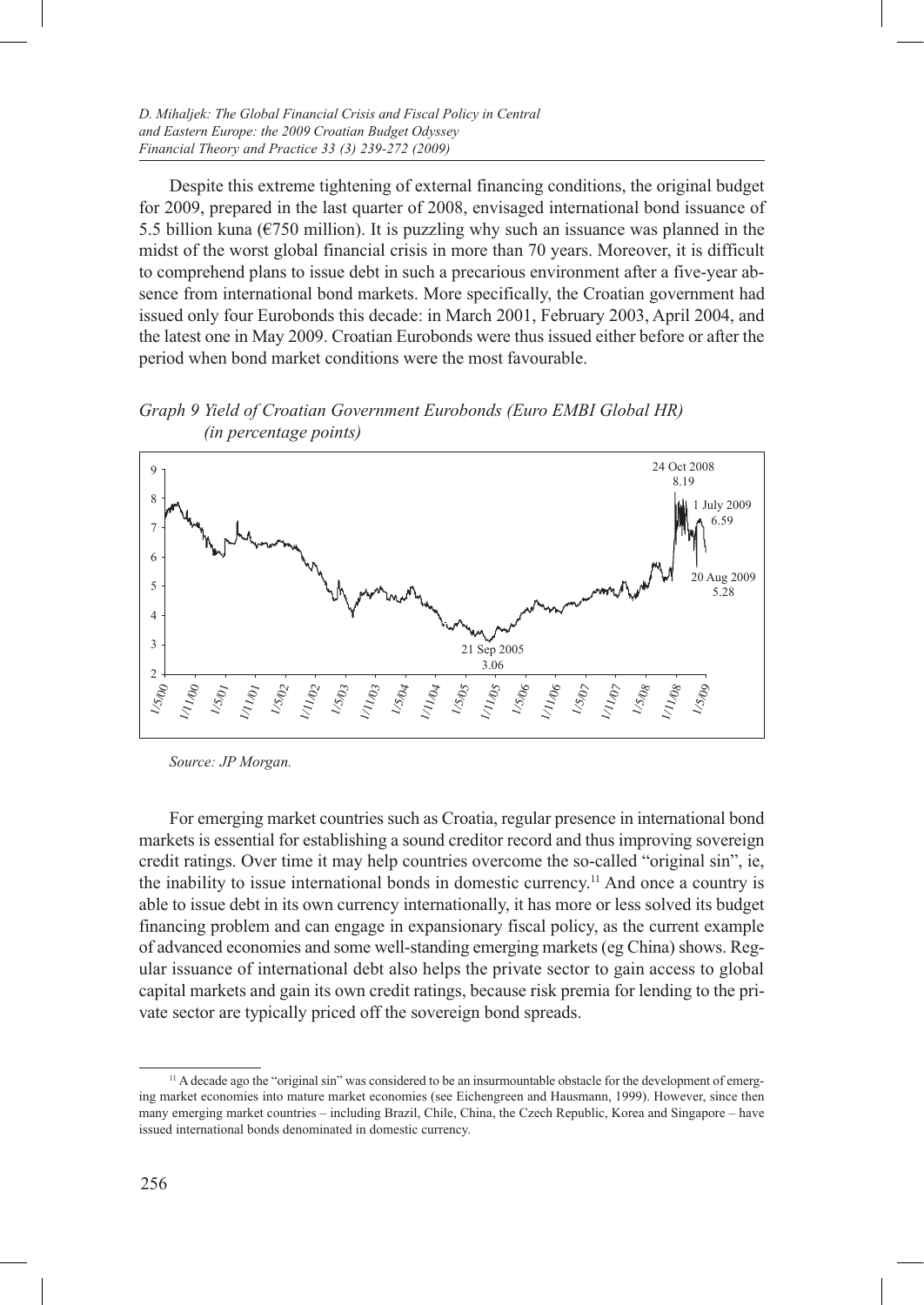

*Graph 10 Spread on Croatian Government Eurobonds (Euro EMBI Global HR) Against benchmark Eurobonds, in basis points*

*Source: JP Morgan.*

One of the consequences of Croatia's rare presence in international bond markets has been the inability to improve its sovereign credit ratings for foreign debt since 1997, when these ratings were first introduced. By contrast, credit ratings of all other CEE countries have improved over this period, in many cases significantly.

Another consequence has been the high cost of the latest Eurobond issued in May 2009, both compared to previous Croatian Eurobonds and debt issued by other CEE countries in the first half of 2009. For instance, the yield to maturity on the new Eurobond was 6.6% at issuance, only marginally lower than the 6.8% yield on the first Croatian Eurobond issued in this decade, in March 2001 (Graph 11).12 One should note that in March 2001 financial markets were also in a turmoil following the bursting of the hi-tech bubble, and Croatia was still emerging from international isolation of the 1990s. In addition, the spread on the latest Croatian Eurobond at the time of its issuance in late May 2009 (350 basis points) was significantly higher than CDS spreads on previously issued Croatian Eurobonds (from 85 to 110 basis points). This indicates greater doubts among investors whether the current Croatian government will be able to pay back its debt on this Eurobond compared to the previous ones. It is therefore hard to support the authorities' claims that the placement of this Eurobond was a success.

The cost of the latest Croatian Eurobond was also high compared to debt issued by other CEE countries in the first half of 2009 (Graph 12). Given many similarities in the fiscal area, a comparison with Hungary, the central European country hardest hit by the crisis, is particularly revealing. Except for one week, the yield to maturity on Hungary's

<sup>12</sup> For illustration, paying just 50 basis points less on the €750 million Eurobond issued in May 2009 would have saved about 140 million kuna over five years. This is equivalent to almost 50% of the annual expenditure on graduate education of young scholars at all universities and scientific institutes in Croatia in 2008.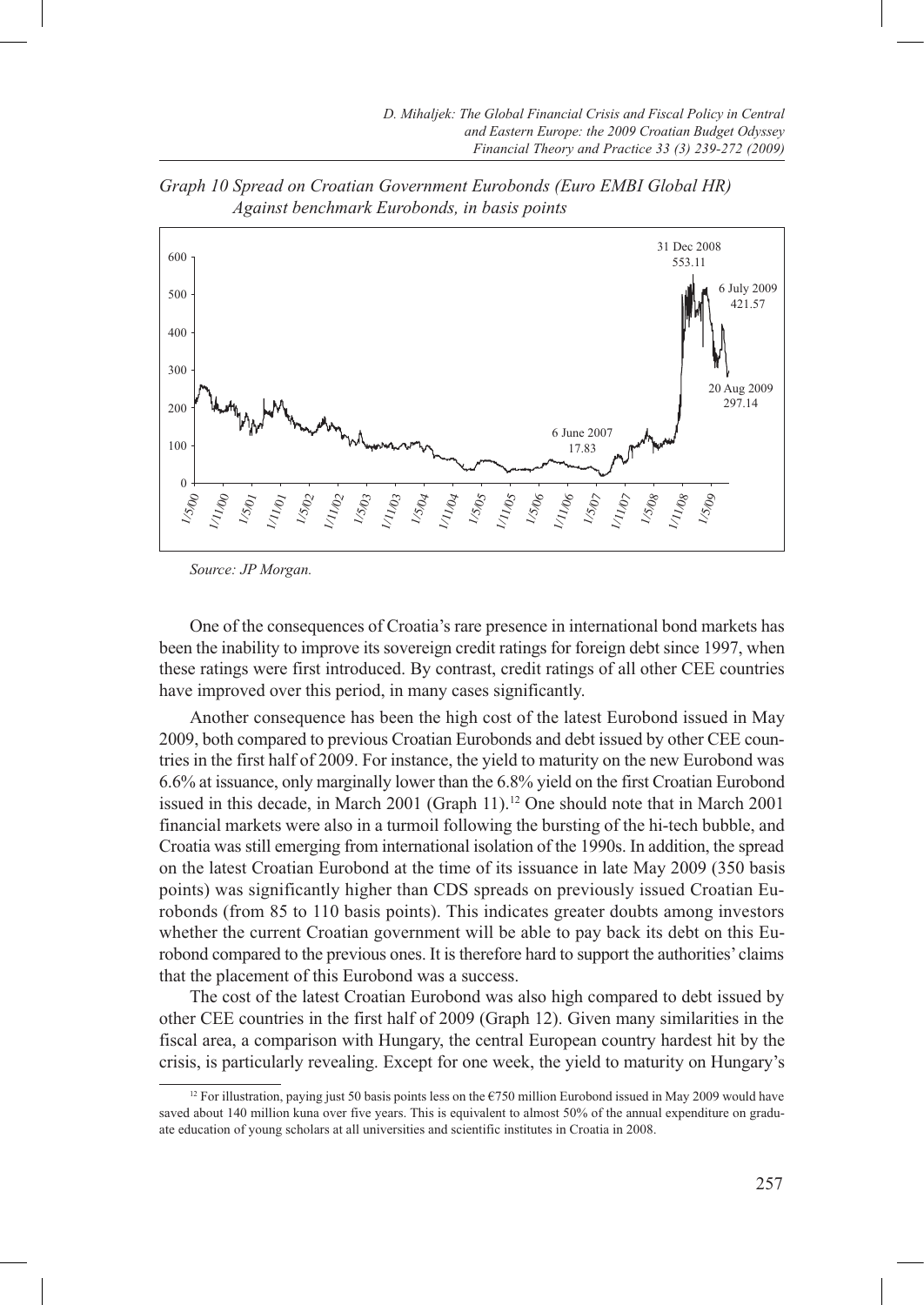*D. Mihaljek: The Global Financial Crisis and Fiscal Policy in Central and Eastern Europe: the 2009 Croatian Budget Odyssey Financial Theory and Practice 33 (3) 239-272 (2009)*

Eurobond has been consistently lower than the yield on the Croatian Eurobond, despite higher coupon interest (6.75% vs 6.5%), and despite the fact that Hungary's financial system was on the brink of collapse in October 2008. The key difference is that the Hungarian government – unlike the Croatian one – implemented a whole series of deep expenditure cuts, thus convincing investors that it was taking the task of fiscal consolidation seriously.



*Graph 11 Croatian Eurobond issues, 2001-2009 (yield to maturity, in percent)*

*Source: JP Morgan.*



*Graph 12 CEE Eurobond issues in 2009 (yield to maturity, in percent)*

*Source: JP Morgan.*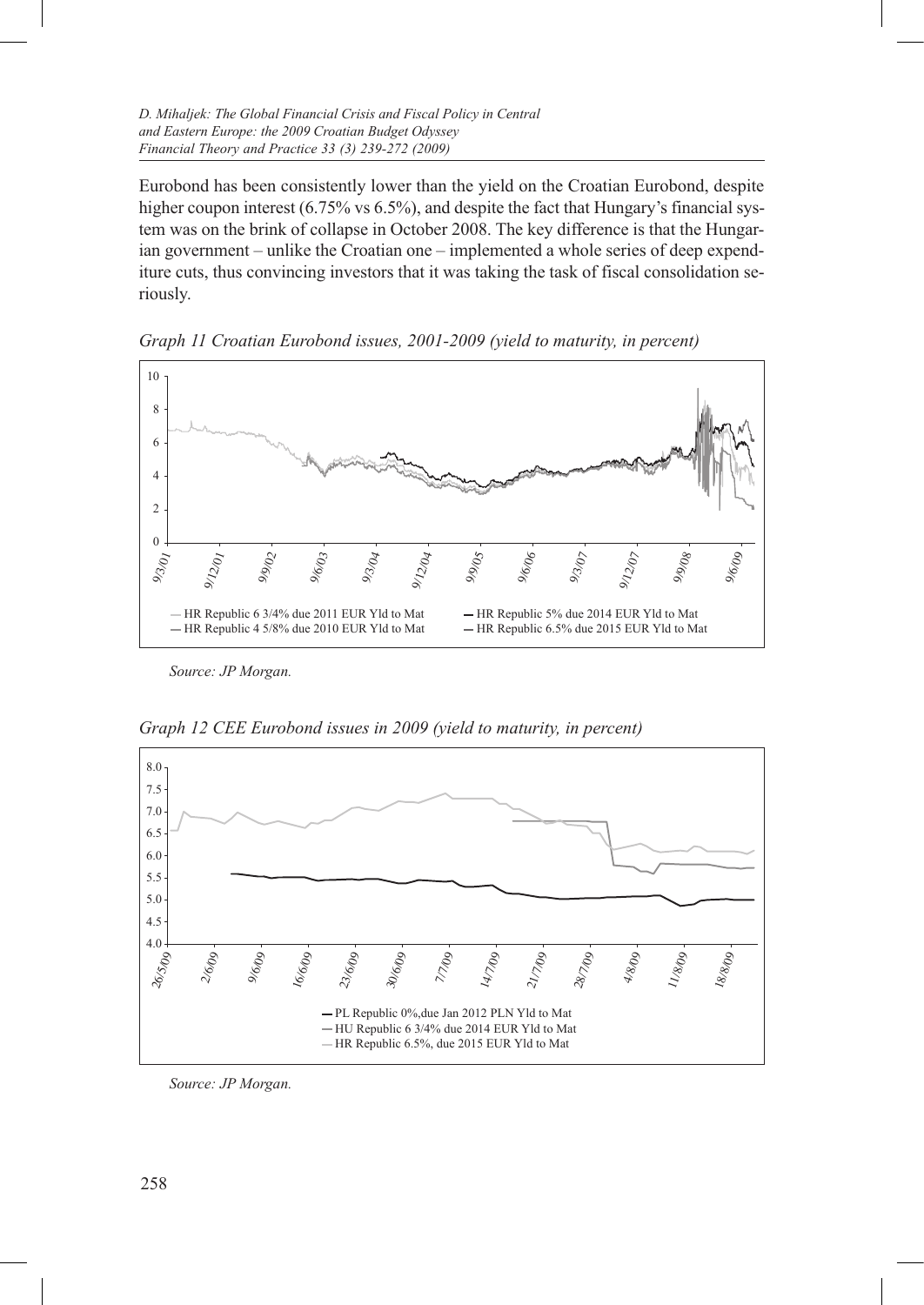It is worth noting in this context that despite rising bond yields and interest rates, planned payments of interest on market instruments and bank loans were kept unchanged from the original budget through the third revision (Graph 13). This inconsistency was left unnoticed even in the latest IMF Staff Report (IMF, 2009).





*Note: Disbursements include bonds and T-bills issued, and total loans received by the government; in billions of kuna, left-hand scale. Interest payments on bonds and T-bills issued, and on loans received by the government; in billions of kuna, left-hand scale. Interest rates shown are averages on shortterm kuna loans not indexed to foreign exchange. Bond yields on Croatian Government Eurobond with a 6¾% coupon, maturing in 2011. Interest rates and bond yields are averages over Q1:2008 (for the 2008 budget); Q4:2008 (for the original 2009 budget); Q1:2009 (for the first revision of the 2009 budget); and Q2:2009 (for the second and third revisions).*

*Sources: Ministry of Finance; HNB; author's calculations.*

In summary, the external finance has become not only more expensive but also scarcer as a result of the crisis. These tight conditions are not likely to improve significantly over the next couple of years – the extremely favourable conditions that prevailed in global financial markets through 2007 may not be seen again for quite a while. In addition to immediate problems with rollover of maturing foreign debt in 2009, this means that the entire Croatian economy – the corporate sector, banks, households as well as the public sector – faces the challenge of adjusting to a new pattern of growth that will have to be based primarily on domestic rather than foreign sources of saving (see Čičin-Šain, 2008). One should also note that the crisis is not over yet. Despite the severe downturn in the first half of 2009, the Croatian economy and the financial sector in particular could be hit by further shocks in the period ahead. This calls for fiscal policy to create additional room to support the economy.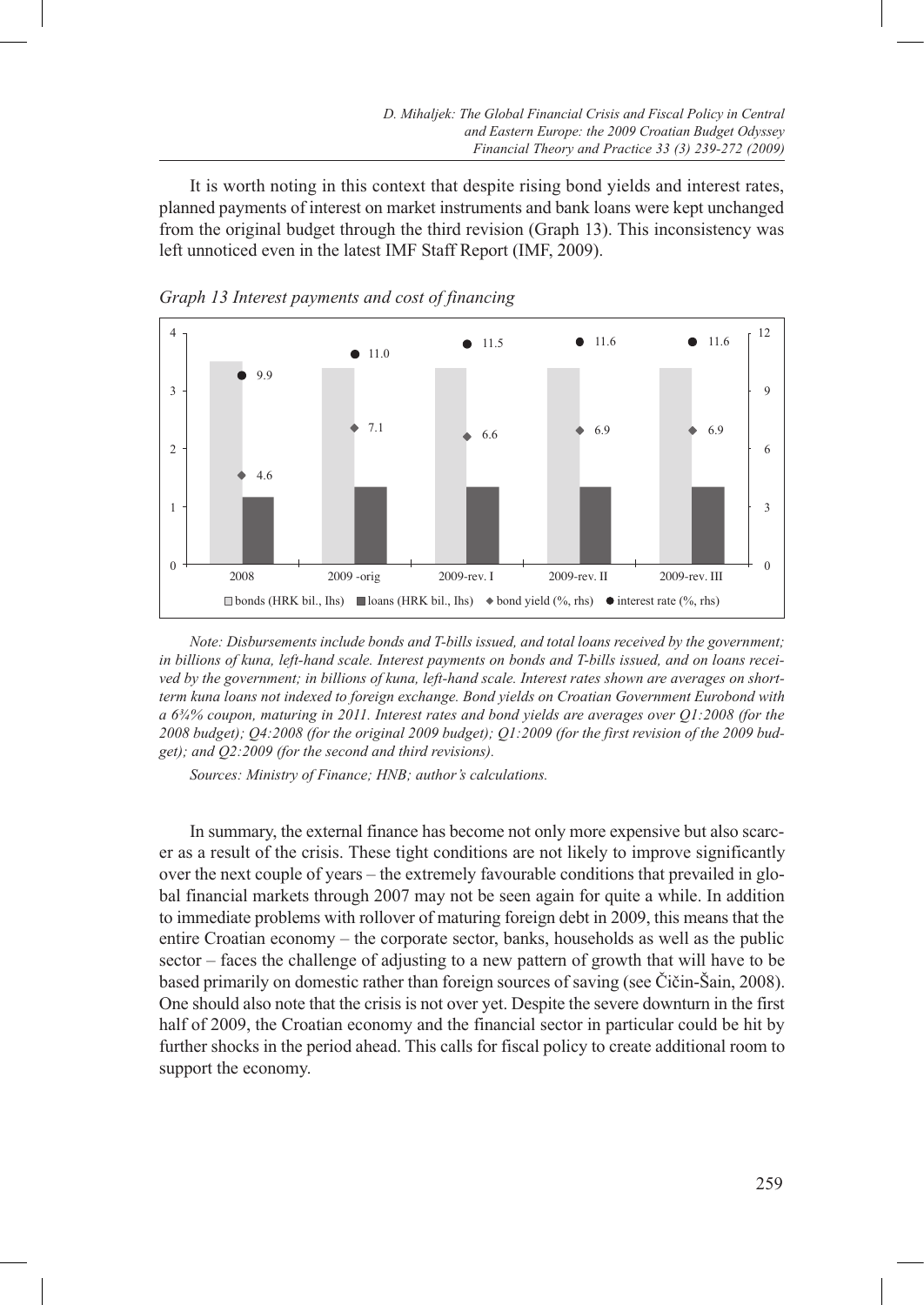#### **4 Why Croatia cannot pursue expansionary fiscal policy?**

The main macroeconomic policy tools – monetary, fiscal and regulatory policies for labour and financial markets and market competition – have to be co-ordinated in order to achieve the main macroeconomic objectives: stable growth, low inflation, full employment, financial stability and sustainable internal (ie fiscal) and external (ie current account) balances. How that co-ordination takes place depends to a considerable extent on the monetary and exchange rate framework adopted by a country. In the case of Croatia, that framework is a managed floating exchange rate regime, in which the central bank's primary objective is to maintain price stability and its main operational target is to maintain stability of the national currency, the kuna. Within this framework – but also more generally within other policy frameworks – there is only limited room for fiscal expansion.

In addition, as a small open economy closely integrated with the real sector and financial markets in the euro area Croatia has almost completely liberalised its trade and capital transactions. This means that the room for independent monetary policy is very limited, so adjustment to shocks such as the global financial crisis has to take place through fiscal tightening and cuts in real wages and real asset prices, rather than exchange rate depreciation and interest rate cuts. But the room for independent monetary policy would have been limited even if Croatia had adopted an inflation targeting regime with floating exchange rates, as demonstrated by the experience of Poland, Romania and Serbia discussed above.

In order to show why Croatia cannot pursue expansionary fiscal policy, this section first analyses how macroeconomic policy coordination was conducted during the latest crisis in CEE countries with different monetary policy frameworks. In the second part, it develops theoretical and empirical arguments against fiscal expansion in the current circumstances. Two main conclusions emerge. First, monetary policy was adapting quickly to changing circumstances during the crisis but fiscal policy provided insufficient support to macroeconomic stabilisation. Second, fiscal expansion in the current environment would seriously undermine macroeconomic and financial stability, and push the economy deeper into crisis instead of helping it overcome the downturn.

#### *4.1 Monetary and fiscal policy mix*

The past few months have been one of the most challenging periods for macroeconomic policies in Croatia and other CEE countries since the start of the transition in 1989. Despite the rapid rise in inflationary pressures through much of 2008, fiscal policy in Croatia and other CEE countries generally continued to stimulate aggregate demand leaving the main responsibility for combating inflation to central banks. At the same time, the disruptions in international credit markets, which mutated into a full-scale global financial crisis in September 2008, have initially forced central banks in the region to pursue two different objectives – ensuring banking system liquidity and addressing still strong inflationary pressures – which have opposing implications for interest rate policy (ie, lower rates in the former, higher in the latter case). In February 2009, when CEE plunged into financial turmoil, the policy focus shifted again – this time in a matter of weeks – from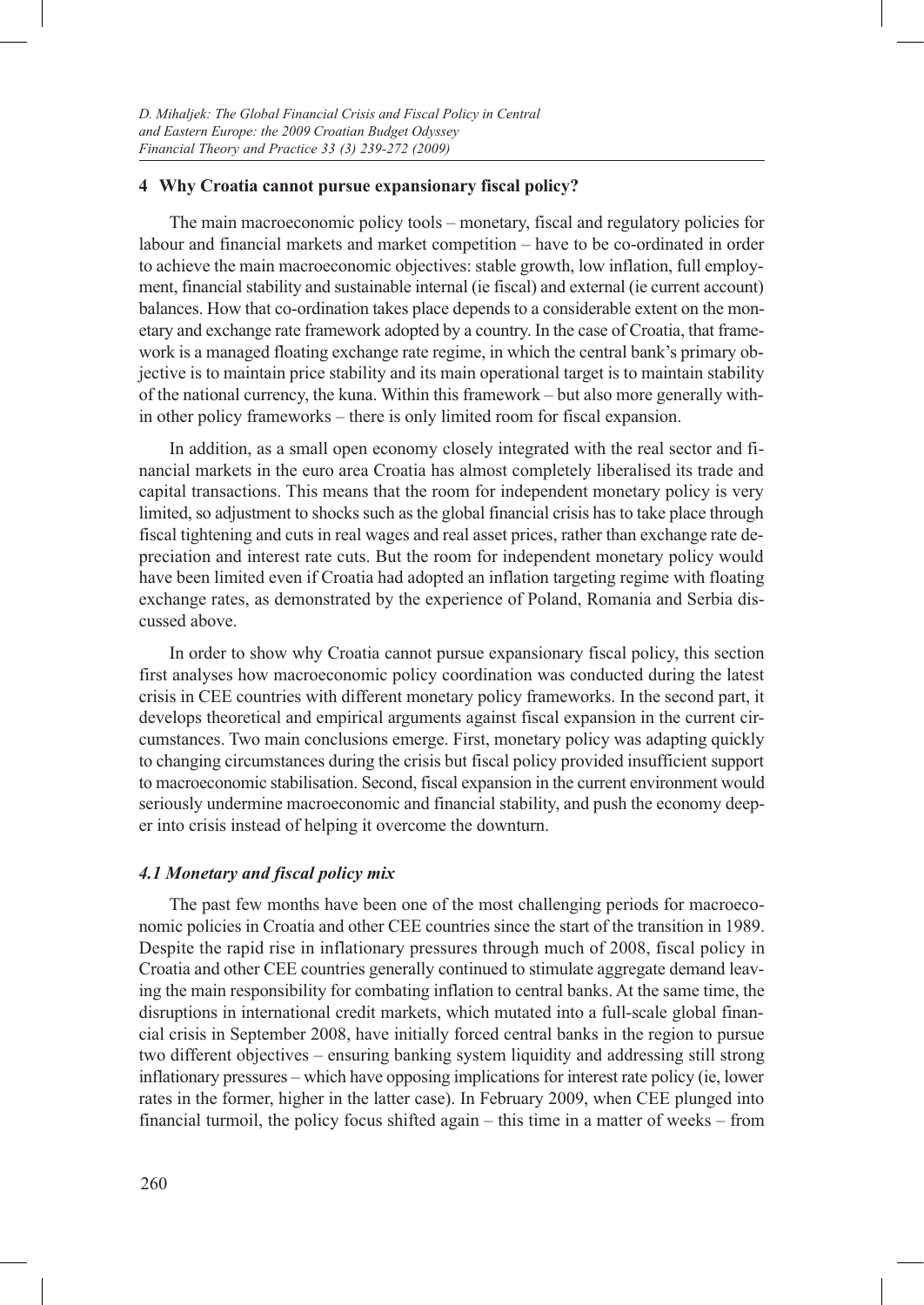softening the sharp fall in output toward preventing a financial meltdown. And since March 2009, the main policy challenge for many countries in the region – Croatia in particular – has become how to secure financing of the state budget while maintaining financial stability and providing a measure of support to the economy.

*Monetary policy*. Countries with inflation targeting strategies of monetary policy – the Czech Republic, Hungary, Poland, Romania, Serbia and Turkey – have generally been able to adapt more easily to changing macroeconomic circumstances than those with fixed exchange rates (Bosnia and Herzegovina, Bulgaria, Estonia, Latvia and Lithuania) or managed exchange rate regimes (Croatia and Macedonia). This is partly because inflation targeting central banks, supported by well-defined institutional frameworks, have been able to react to rising inflationary pressures by increasing short-term nominal interest rates. Many of these countries consequently experienced substantial appreciation of their exchange rates through mid-2008, which in turn helped contain imported inflation.

In countries with fixed exchange rates, the opportunities for raising interest rates – and the effects that such a move would have – were limited not only by exchange rate regimes but also by the high degree of currency substitution. As a result, the authorities had to deal with inflationary pressures indirectly, for instance, by trying to tackle the sources of inflation such as the rapid credit growth via prudential regulations. In Bulgaria and Croatia, central banks thus progressively tightened reserve requirements and other prudential regulations through the first half of 2008 in order to limit credit growth. More administrative measures, such as bank-by-bank credit limits, were also used (eg in Croatia and Montenegro).

Starting in October 2008, the policy focus shifted from fighting inflation to providing liquidity to domestic banking systems. The collapse of Lehman Brothers affected many parent banks with operations in CEE forcing them to reduce their debt ratios and increase the share of liquid assets on their balance sheets. As discussed in Section 2, this had major repercussions for market liquidity in CEE, especially in those countries that are financially closely integrated with Western Europe. As oil prices dropped sharply at the same time, removing one of the main threats to inflation, the inflation targeting central banks responded by aggressively cutting interest rates.

In countries with fixed or tightly managed exchange rates, the policy response to the external shock in October depended on the spillovers from the global markets on the domestic banking systems. Where banking sector stability was at risk, this became a priority for monetary policy. For instance, banks in Bosnia and Herzegovina, Montenegro and Serbia (and to a lesser extent Croatia) were adversely affected by a substantial withdrawal of foreign currency deposits during the autumn of 2008. Central banks in these countries responded by lowering reserve requirements (in particular on foreign borrowing) to provide liquidity to the banks, and, together with the fiscal authorities, by increasing deposit insurance limits.

Where stability of the banking system was not an immediate concern (eg, in Bulgaria, Croatia and Lithuania), central banks expanded repo operations, lowered the reserve requirements or loosened various prudential regulations on bank lending. The Croatian National Bank, for instance, abolished the marginal reserve requirement on banks' for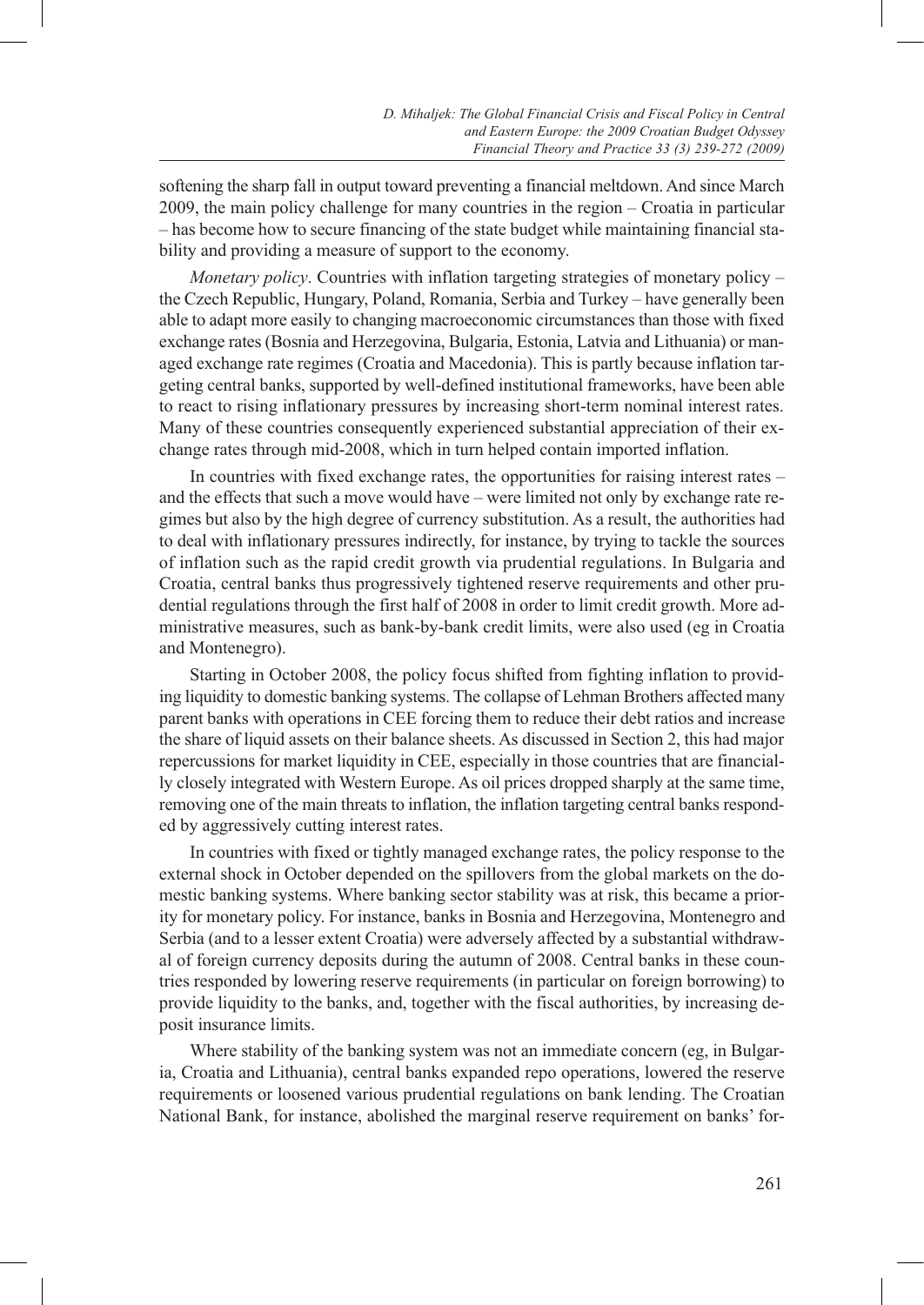eign borrowing in October 2008 in order to boost commercial banks' liquidity; in November, it also reduced the reserve requirement rate by 3 percentage points in order to provide additional liquidity. As noted above, although these measures were in principle expansionary, in practice they failed to stimulate the economic activity during the first half of 2009. The reason was that most of the banking system liquidity, including additional liquidity released by central bank measures, was absorbed by the government, forcing the private sector to withdraw its deposits to finance its operations.

In view of the sharp deterioration of the real sector outlook, as late as mid-February most market analysts expected central banks in CEE to continue with interest rate cuts and other measures aimed at improving liquidity. However, the market turmoil unleashed in February 2009 by the Moody's downgrade warning to parent banks with operations in CEE once again shifted the policy focus in several countries, this time to stabilising the exchange rates and preventing the onset of a full-blown financial crisis. The Czech National Bank, for instance, announced a likely interest rate hike to prevent a further slide of the koruna. The Polish authorities, which have not intervened in foreign exchange markets for over a decade, sold some of the funds that Poland receives from the EU in order to boost the falling zloty. More governments announced the start or intensification of talks with the IMF on emergency loans, and central banks and governments in several other countries called for co-ordinated EU approach to help stabilise CEE markets.

*Fiscal policy*. Like monetary policy, fiscal policy had to deal with several rapidly moving targets over the past year. During the first half of 2008, when inflation was the main concern, fiscal policy in most CEE countries, including Croatia, responded with greater spending instead of more restrictive measures (see Section 2). Ex post, such stance of fiscal policy was rationalised by the belief that the rise in inflation would be temporary and would not affect wage expectations. Inflation expectations, however, continued to rise. In the case of Croatia, this ex post rationalisation was not even invoked by the government – it seemed natural to the policymakers that that spending should increase in line with the rising revenue.

In the autumn of 2008, the focus of fiscal measures shifted toward ensuring banking stability through an increase in guarantees on bank deposits. This was arguably the most successful crisis related fiscal measure taken so far. And in the first half of 2009, when growth and tax revenues collapsed, the policy focus shifted again toward securing the necessary financing of the budget deficit.

The end result was that fiscal performance deteriorated in almost all CEE countries in 2008 and 2009 (Table 4). Only Hungary and Bulgaria improved their fiscal positions substantially last year. Croatia, as discussed above, reduced its fiscal deficit marginally. However, by keeping one of the highest revenue and expenditure shares in the region, the structure of the Croatian budget remained fundamentally unhealthy.

Further challenges arose in late 2008 and early 2009 amid growing demands for fiscal stimulus packages. Partly in response to the packages announced by many Western European governments, some opposition politicians and special interest groups have argued that the Croatian authorities should put in place their own programmes of assistance for selected sectors of the economy or for public infrastructure development. Other CEE countries have not been immune to such demands, either. According to the latest Europe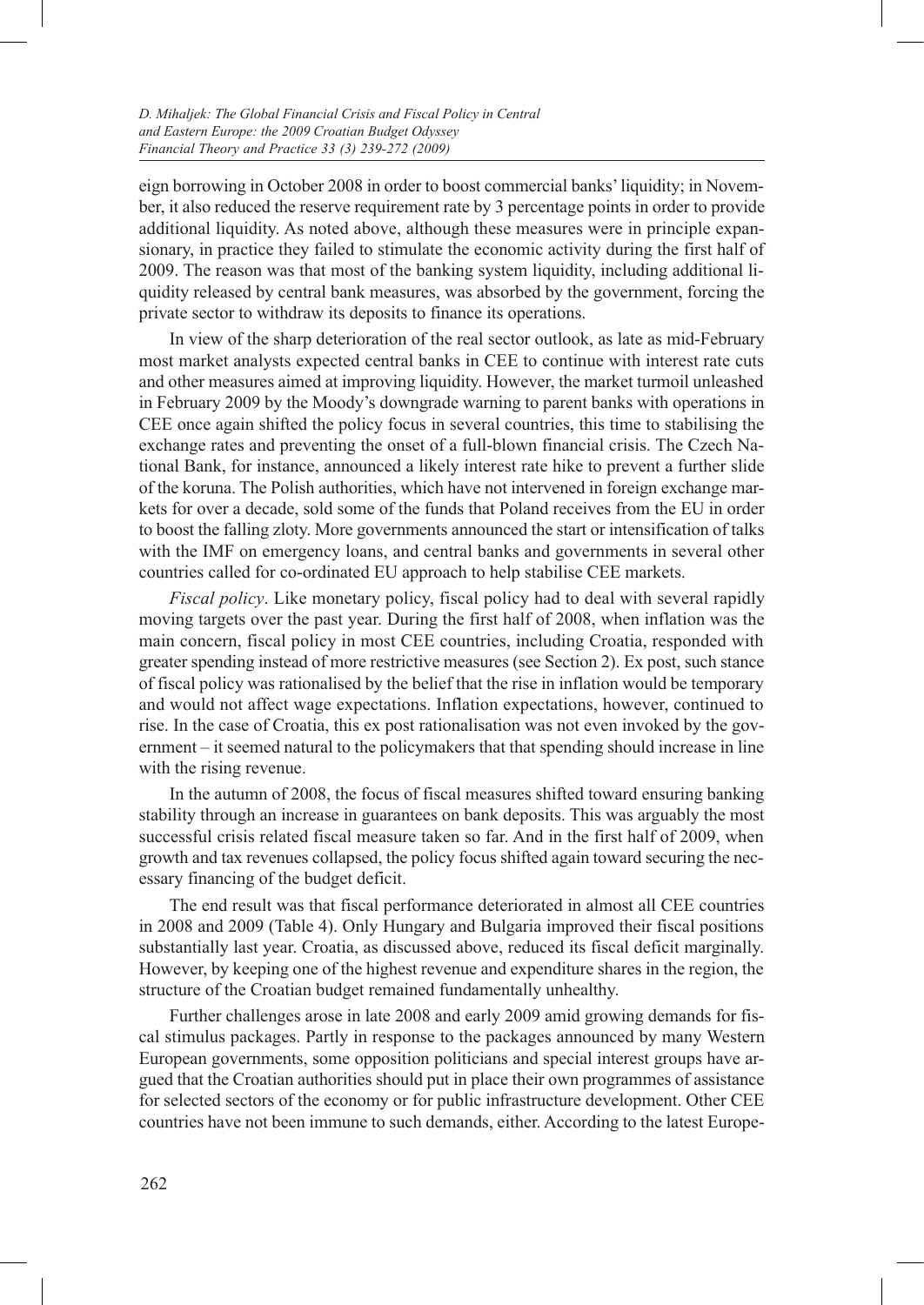an Commission (2009) forecast, budget deficits are projected to increase in 2009 by 2% of GDP on average, and by up to 7-8% in Latvia and Montenegro (Table 4). In the Czech Republic, Poland, Slovakia and Slovenia budget deficits will increase by 2½-4½% GDP, partly as a result of the planned expansion in public spending (see below).

|                    |        |        | <b>General government balance</b> | <b>Budget structure</b><br>2008 | <b>Public</b><br>debt |          |
|--------------------|--------|--------|-----------------------------------|---------------------------------|-----------------------|----------|
|                    | 2007   | 2008   | 2009                              | Revenue                         | <b>Expenditure</b>    | $2008^b$ |
| Czech Republic     | $-0.6$ | $-1.5$ | $-4.3$                            | 40.9                            | 42.4                  | 29.8     |
| Hungary            | $-4.9$ | $-3.4$ | $-3.4$                            | 46.5                            | 49.9                  | 73.0     |
| Poland             | $-1.9$ | $-3.9$ | $-6.6$                            | 39.2                            | 43.1                  | 47.1     |
| Slovakia           | $-1.9$ | $-2.2$ | $-4.7$                            | 32.7                            | 34.9                  | 27.6     |
| Slovenia           | 0.5    | $-0.9$ | $-5.5$                            | 42.7                            | 43.6                  | 22.8     |
| Estonia            | 2.7    | $-3.0$ | $-3.0$                            | 37.9                            | 40.9                  | 4.8      |
| Latvia             | $-0.4$ | $-4.0$ | $-11.1$                           | 35.5                            | 39.5                  | 19.5     |
| Lithuania          | $-1.0$ | $-3.2$ | $-5.4$                            | 34.0                            | 37.2                  | 15.6     |
| Bulgaria           | 0.1    | 1.5    | $-0.5$                            | 38.9                            | 37.4                  | 14.1     |
| Croatia            | $-1.2$ | $-0.7$ | $-3.0$                            | 40.0                            | 40.7                  | 33.5     |
| Romania            | $-2.5$ | $-5.4$ | $-5.1$                            | 33.1                            | 38.5                  | 15.2     |
| Turkey             | $-1.0$ | $-2.1$ | $-4.6$                            | 21.4                            | 23.5                  | 39.5     |
| Albania            | $-3.8$ | $-5.2$ | $-3.9$                            | 27.5                            | 32.7                  | 52.6     |
| Bosnia-Herzegovina | $-0.1$ | $-1.9$ | $-3.1$                            | 47.8                            | 49.7                  | 34.3     |
| Macedonia          | 0.6    | $-1.0$ | $-3.5$                            | 35.6                            | 36.6                  | 21.4     |
| Montenegro         | 6.4    | 1.5    | $-6.2$                            | 44.4                            | 42.9                  | 32.3     |
| Serbia             | $-1.9$ | $-2.3$ | $-1.8$                            | 42.0                            | 45.2                  | 33.8     |
| Average            | $-0.7$ | $-2.2$ | $-4.5$                            | 37.7                            | 39.9                  | 30.4     |
| Euro area          | $-0.6$ | $-1.9$ | $-5.3$                            | 44.7                            | 46.6                  | 69.3     |

*Table 4 Selected fiscal indicators, 2007-09 (as a percentage of GDP)a*

*a Official estimates and projections. For Croatia, EIZ (2009a).* 

*b Gross debt on a general government basis.* 

*Sources: European Commission, Spring 2009 Forecast, May 2009; IMF country reports; national data.*

In summary, fiscal policy in Croatia and elsewhere in the region provided only limited support to monetary policy in the crisis environment of 2008-09. In view of the severely deteriorating external and domestic financing conditions, fiscal policy in 2009 should have been significantly tightened, not loosened.

# *4.2 What are the risks from fiscal expansion?*

Over the past three decades a broad consensus against discretionary fiscal policy has emerged in economics profession and policymaking practice. Four main sets of arguments have been advanced to justify this consensus (see Creel and Sawyer, 2009, pp. 134–135).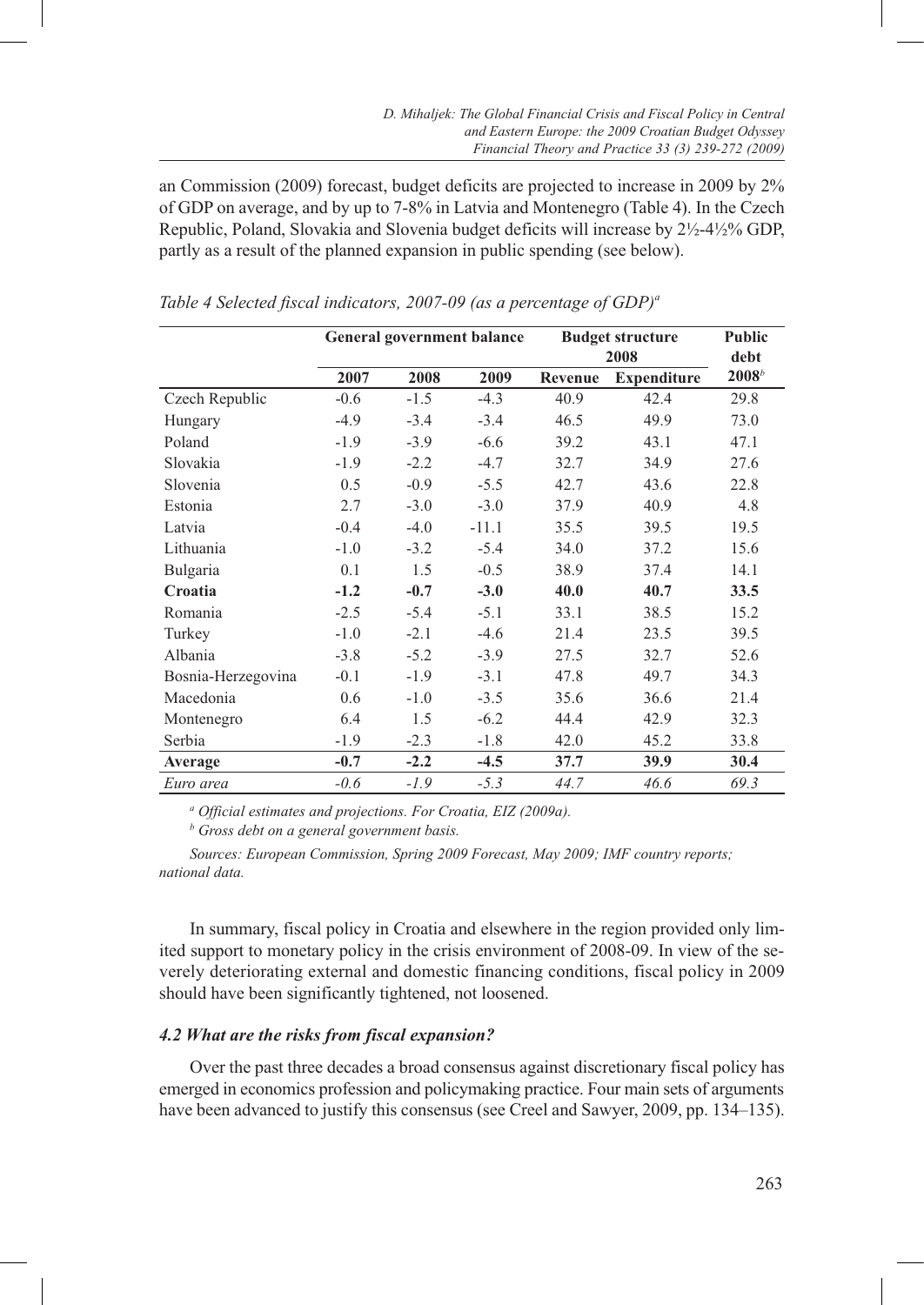The first is that discretionary fiscal policy is subject to a number of delays (from decision to implementation) that make it impossible to use it quickly and flexibly in response to shocks. By the time the effects of policy are felt the shock it was supposed to address may have vanished. These arguments were, among others, at the roots of the shift of attention from fiscal to monetary policy as the main stabilisation tool. Monetary policy can be decided and implemented quickly, whereas expenditure and tax changes require parliamentary approval and generally take much longer to implement.

The second set of arguments against discretionary fiscal policy originates from the rational expectations revolution and the Lucas' Critique (Lucas, 1976; Mihaljek, 1985). First, a fiscal expansion may crowd out private expenditure, in particular investment, to such an extent that the overall increase in GDP becomes negligible. This may happen because the deficit is financed through borrowing, thus increasing interest rates and the cost of investment – as was the case in Croatia in the first half of 2009. A weaker version of this argument focuses on the intertemporal budget constraint of rational consumers, who anticipate future tax increases to repay current deficits and hence react by increasing their current savings and reducing their expenditure (the so-called Ricardian equivalence, see Barro, 1974).

A third argument against fiscal policy discretion, which is particularly relevant for externally vulnerable economies such as Croatia, is the twin deficits hypothesis: based on the national accounting identity it can be shown that an increase in budget deficit may create an equivalent deficit of the current account, so that total domestic income may not increase, and the expansionary effect may benefit other countries through increased imports.

Finally, even if discretionary fiscal policy succeeds in improving economic activity and reducing unemployment, it may be destabilising by raising inflation and creating problems for financial stability. In such circumstances, domestic and foreign investors may react by withholding funds from the economy, thus causing financing problems for the private sector and the state budget.

The main policy implication of these theoretical arguments is that fiscal policy should support the economy during a slowdown primarily through the operation of automatic stabilisers. Provided that the underlying fiscal position was sound, the fiscal deficit would automatically rise during a slowdown due to decreasing tax revenues and rising social security transfers. The scale and strength of automatic stabilisers varies between countries and depends primarily on the responsiveness of the tax system and unemployment and social security benefits to GDP growth. For instance, for euro area countries the cyclical component of the budget deficit – ie, non-discretionary fluctuations of revenue and expenditure over the business cycle – is expected to increase by about 1% of GDP in 2009 (OECD, 2008). Automatic stabilisers thus provide an important contribution to sustaining aggregate demand in the economy. But at the same time they do result in a deterioration of the fiscal position.

The consensus view also held that the use of large-scale discretionary fiscal stimuli should be confined only to exceptionally severe recessions. The current crisis no doubt meets this definition: with interest rates at historical lows and nearly universal crisis of confidence in the real and financial sectors, the channels of monetary policy transmission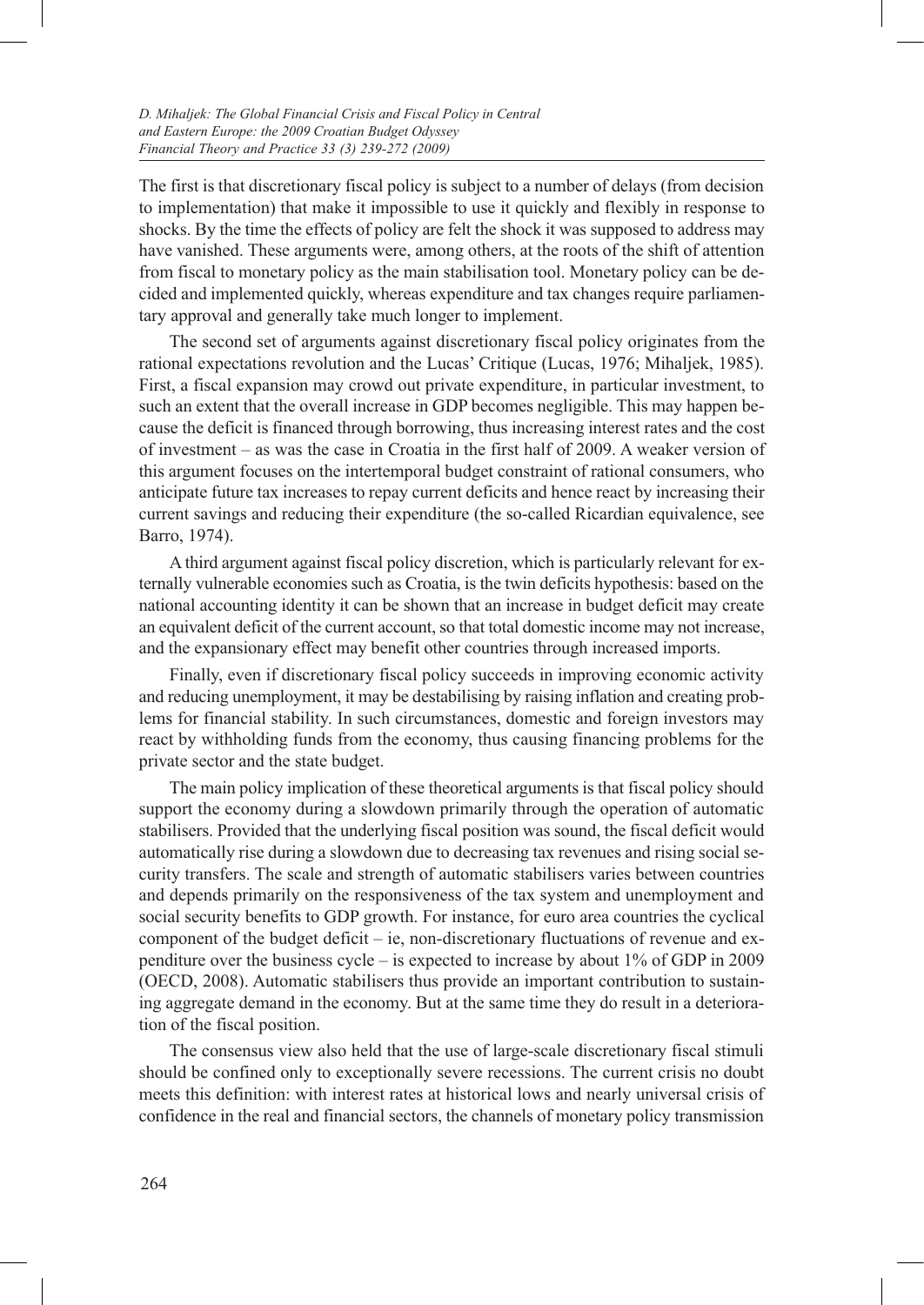have become ineffective in many countries, so there seems to be a need for another tool to boost output and protect against even deeper and longer recession. Governments of many large countries have therefore launched fiscal stimulus packages over the past year to boost output and fight rising unemployment. The fiscal stimulus in Europe is estimated at almost 3% of GDP (Saha and von Weizsäcker, 2009). IMF (2008) expects that the tax cuts and increased spending in 2009 will cost around 1.5% GDP globally. The ongoing fiscal expansion thus represents a significant departure from the broad consensus against discretionary fiscal policies. However, governments considering fiscal expansion should bear in mind the possible short-term and long-term risks of such measures.

*Sustainability risks*. The scope to stimulate the economy through fiscal expansion in countries such as Croatia is limited first and foremost by foreign and domestic investors' perception about the country's fiscal solvency. This perception has taken a severe hit in the latest round of crisis and is not likely to recover soon.

Second, with any fiscal expansion there is a potential threat to long-term sustainability of public finances. A lot depends on the initial state of public finances and sustainability concerns present before the onset of the crisis. In many European countries, including Croatia, such concerns are clearly relevant, given the history of high budget deficits and high public debt. Operations conducted by many governments to rescue troubled financial institutions may also increase the stock of public debt. Finally, a major fiscal sustainability constraint is the impact of the ageing of the population on pensions and healthcare spending.

The current crisis has revealed that the fiscal sustainability outlook of many countries is much worse than previously thought. Countries that have enjoyed very strong growth and fiscal surpluses in recent years, such as Ireland, Spain and Latvia, are now experiencing very severe recessions, leading to a dramatic reassessment of their growth prospects and, as a result, their fiscal sustainability. For instance, Spain's AAA long-term sovereign debt rating was lowered by S&P to AA+ in January 2009. For Latvia, the sovereign credit rating was downgraded four times between October 2008 and August 2009. One common feature of these countries and Croatia is that their economic expansion and growth of budget revenues have relied to a great extent on construction and real estate sectors, which are currently experiencing a severe downturn. Past experience suggests that downturns in the construction sector tend to be protracted and severe: in Germany, for instance, following the building boom spurred by reunification in the early 1990s output and employment in the construction sector were declining for ten years (ie, between 1994 and 2004), with both contracting by a cumulative of 30% over the period (BIS, 2006).

The reassessment of countries' solvency by financial markets is an inevitable by-product of the current increase in risk aversion and the "flight to safety" by global investors. In the current uncertain environment, investors are shifting to bonds issued by the most credible issuers. This move is being facilitated by the significant increase in bond issuance by AAA rated governments, such as the United States, the United Kingdom, France and Germany. As a result, spreads on government bonds and credit default swaps of euro area countries such as Greece and Ireland (whose fiscal positions are considered particularly fragile) as well as bond and CDS spreads of all CEE countries have risen sharply.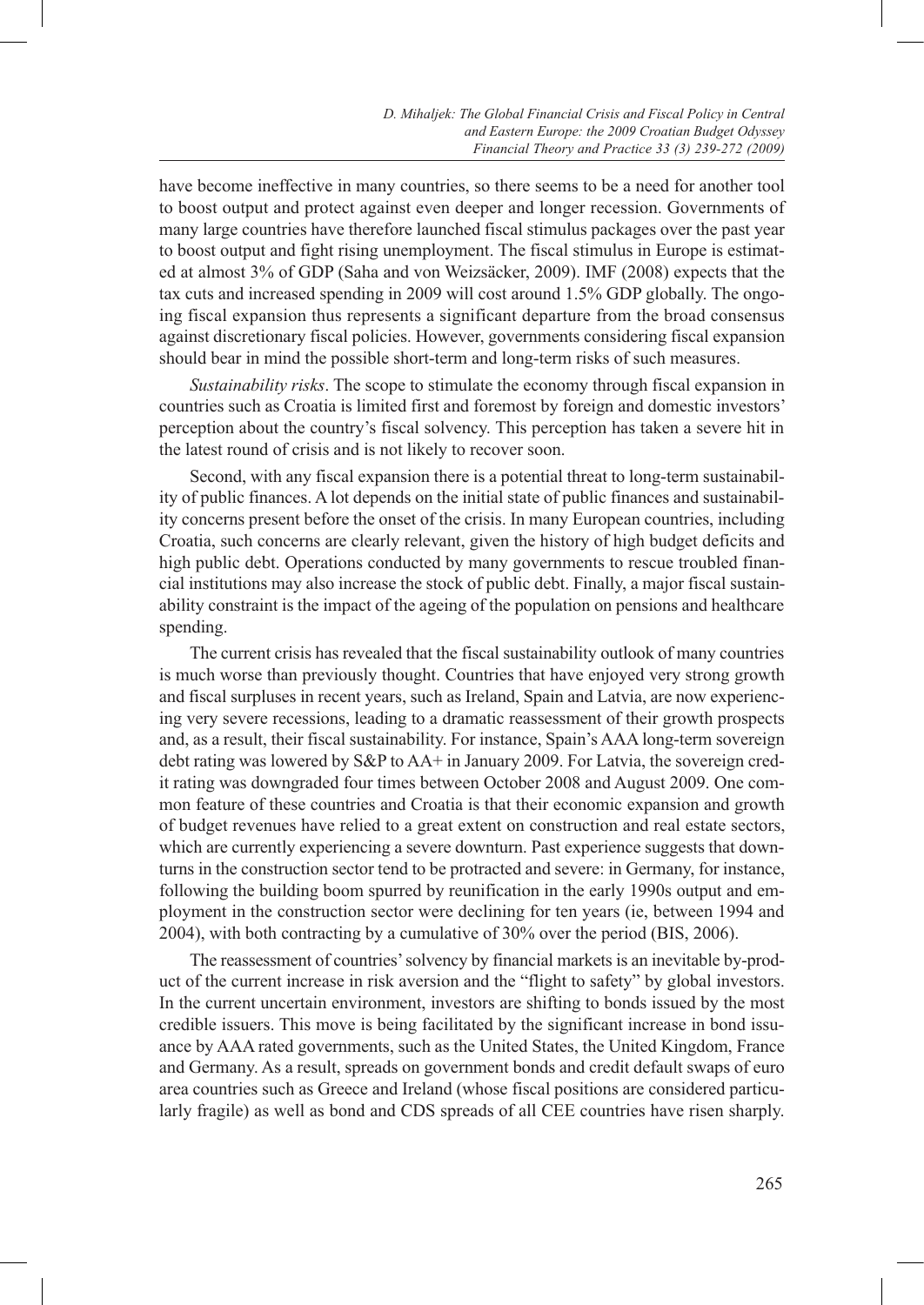Concerns expressed by the markets in the latter case also include large external imbalances, large-scale foreign borrowing by the private sector and the widespread use of foreigncurrency housing loans. In these circumstances, an additional fiscal stimulus could be perceived by the markets as an irresponsible policy, and lead to a vicious circle of further currency depreciation leading to defaults on foreign currency borrowing and possibly resulting in a banking crisis.

*Effectiveness of fiscal stimulus plans*. The effectiveness of discretionary fiscal policy actions depends on the way the stimulus package is designed and announced to the public. Incoherent and unclear plans may lead to uncertainty among private agents, so the end effect may be detrimental rather than supportive to economic activity. In addition, discretionary fiscal actions usually take considerable time to get implemented, especially in the case of infrastructure projects. The stimulus might thus start at a time when the economy has already recovered, adding to the boom and risks of overheating.

The initial condition of public finances and the way the future costs of the stimulus are perceived by consumers and investors have a strong influence on the effectiveness of the fiscal package. Private agents often rationally expect a tightening of fiscal policy after the recession knowing that the government will have to repay the accumulated debt and will either have to increase taxes or reduce public spending. Germany again provides a good example: after the fiscal expansion of the 1990s, which financed reunification, German households reduced their consumption sharply in the early 2000s, expecting a decline in future pension and health care benefits. In other words, households may decide to save rather than spend the additional money received from a temporary boost to government spending. Empirical research shows that such behaviour, consistent with Ricardian equivalence, is more likely to occur when the degree of "fiscal stress" represented by the level of government debt is relatively high (see Gale and Orszag, 2004).

A discretionary fiscal stimulus is also associated with a number of political risks. As a result of political pressures, stimulus funds are often channelled not to those sectors of the economy where they would provide the greatest benefit in terms of output and employment, but to the sectors such as infrastructure construction where the use of stimulus funds is highly visible by the media and hence of greatest value to the politicians, not to mention special interest groups such as the construction lobby.

To the extent that a country can finance fiscal expansion without a major increase in sustainability risk, the emerging consensus is to focus the incentives towards cushioning the impact on the poor and vulnerable segments of the population (see World Bank, 2009). This policy could be implemented through a temporary increase (eg over a 12-month period) in social assistance spending on child allowances, unemployment benefits and the lowest pensions. These target groups have a high propensity to consume domestic goods and would thus help support domestic production during the downturn.

The effectiveness of budgetary expansion in easing the recession also depends on the openness of the economy. Fiscal multipliers are usually lower in small and more open economies, where a relatively big part of the funds directed to the private agents are spent on imports rather than locally produced goods and services (IMF, 2008). Croatia seems to fit this description fairly well.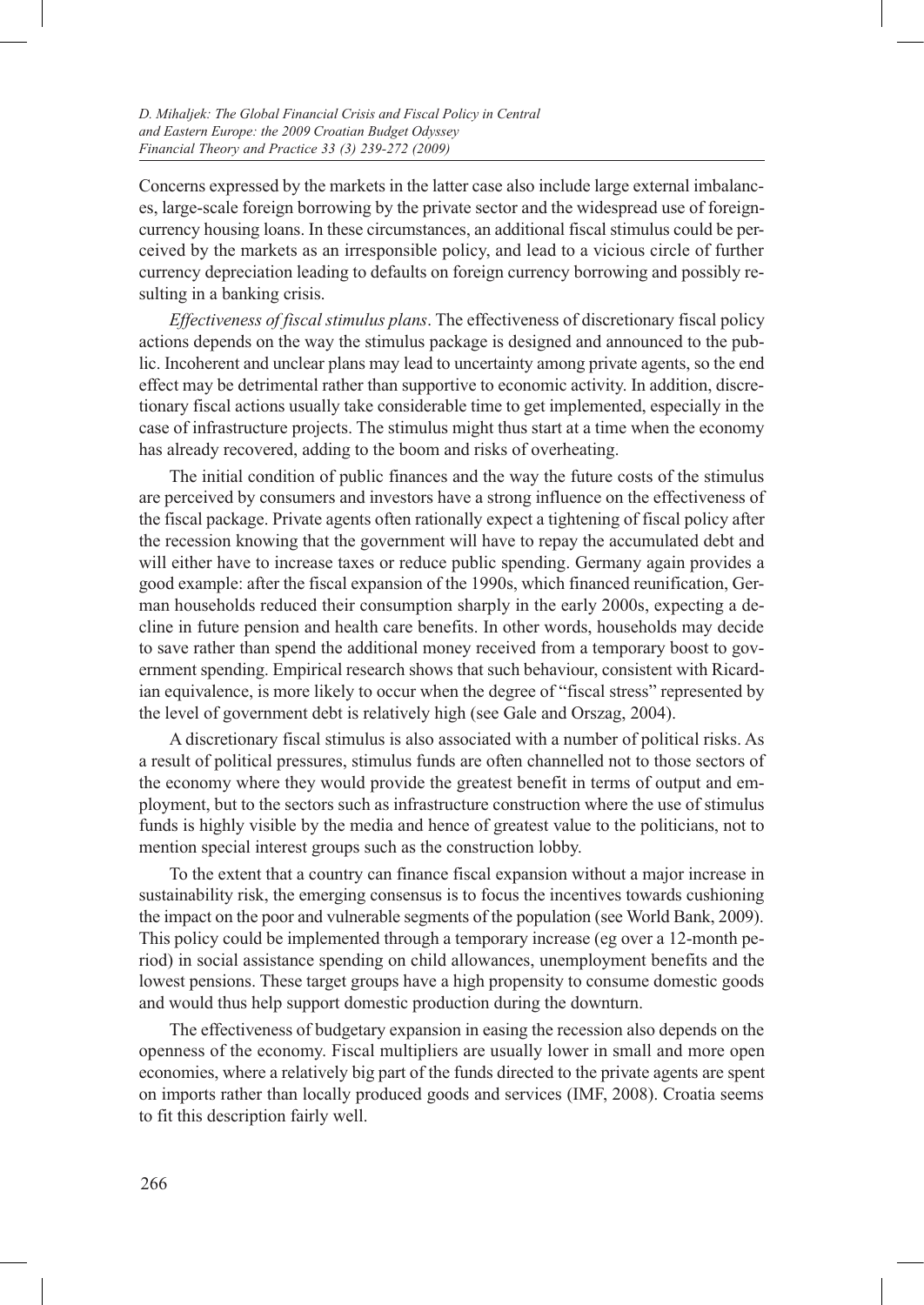Increased government borrowing in addition implies a crowding-out of the private sector from the domestic credit supply. As discussed in Section 2, banks and other domestic investors often prefer to lend to the government rather than the private sector during recessions, as government bonds and loans represent a relatively safe and high-yielding asset.

In summary, there are several important risks that should be taken into account when considering a fiscal stimulus. The design, timing and the way the stimulus package is communicated to the markets have a crucial impact on its effectiveness. The need for discretionary fiscal action should also be assessed against the initial condition of public finances, the degree of openness of the economy, and the likely extent of crowding-out of the private sector. The risks of sustainability and effectiveness are highly relevant for Croatia at present. Giving in to populist pressures and embarking on fiscal expansion in the current near-crisis environment would seriously undermine macroeconomic and financial stability and could push the economy deeper into crisis instead of helping it overcome the downturn.

#### **5 Concluding remarks**

The 2009 Croatian budget odyssey was still far from over at the time of this writing (summer 2009). One side benefit of these apparently aimless wanderings has been the unearthing of a huge pile of wasteful expenditure financed by the budget and public enterprises. The increased scrutiny of government spending by the media and the public is a most welcome development. Public finance analysts in Croatia have since long identified key areas where deep reforms were overdue including public administration (Bajo, 2009), fiscal decentralisation (Alibegović-Jurlina, 2006; Ott and Bajo, 2002), the pension system (Nestić, 2006), health care (Mihaljek, 2007) and state aids (Kesner-Škreb and Jović, 2007), among others. It remains to be seen if this research will eventually be vindicated and if the future budgets will become slimmer and more efficient as a result of the current crisis.

Over a longer term, fiscal policymakers would also need to put the entire government budget on a sounder countercyclical footing. For instance, there has been virtually no research in Croatia on the automatic stabiliser properties of the tax and expenditure systems or the optimal structure of deficit financing (domestic vs. external; bonds vs. loans). Nor has any thought been given to the build-up of fiscal reserves in good times (eg, setting aside a portion of the VAT revenue from tourism) in order to create a fiscal "rainy day" fund; or to the introduction of fiscal rules.

A credible fiscal position for Croatia is also needed more urgently in order to ensure short- and medium-term fiscal sustainability and maintain market confidence. Disregarding market developments in budget planning – as was clearly the case over the past year – can be very costly. A further widening of the budget deficit in the current circumstances could be perceived by the markets as an irresponsible policy, and could lead to a vicious circle of further tightening of financing conditions, pressures on the kuna, crowding-out of the private sector, plummeting growth and tax revenue, and rising non-performing loans.

The list of reforms that can be launched quickly and that would support credible medium-term consolidation of public finances is long and well known. It includes, among others, civil service reform, rationalization of the structure of government operations, im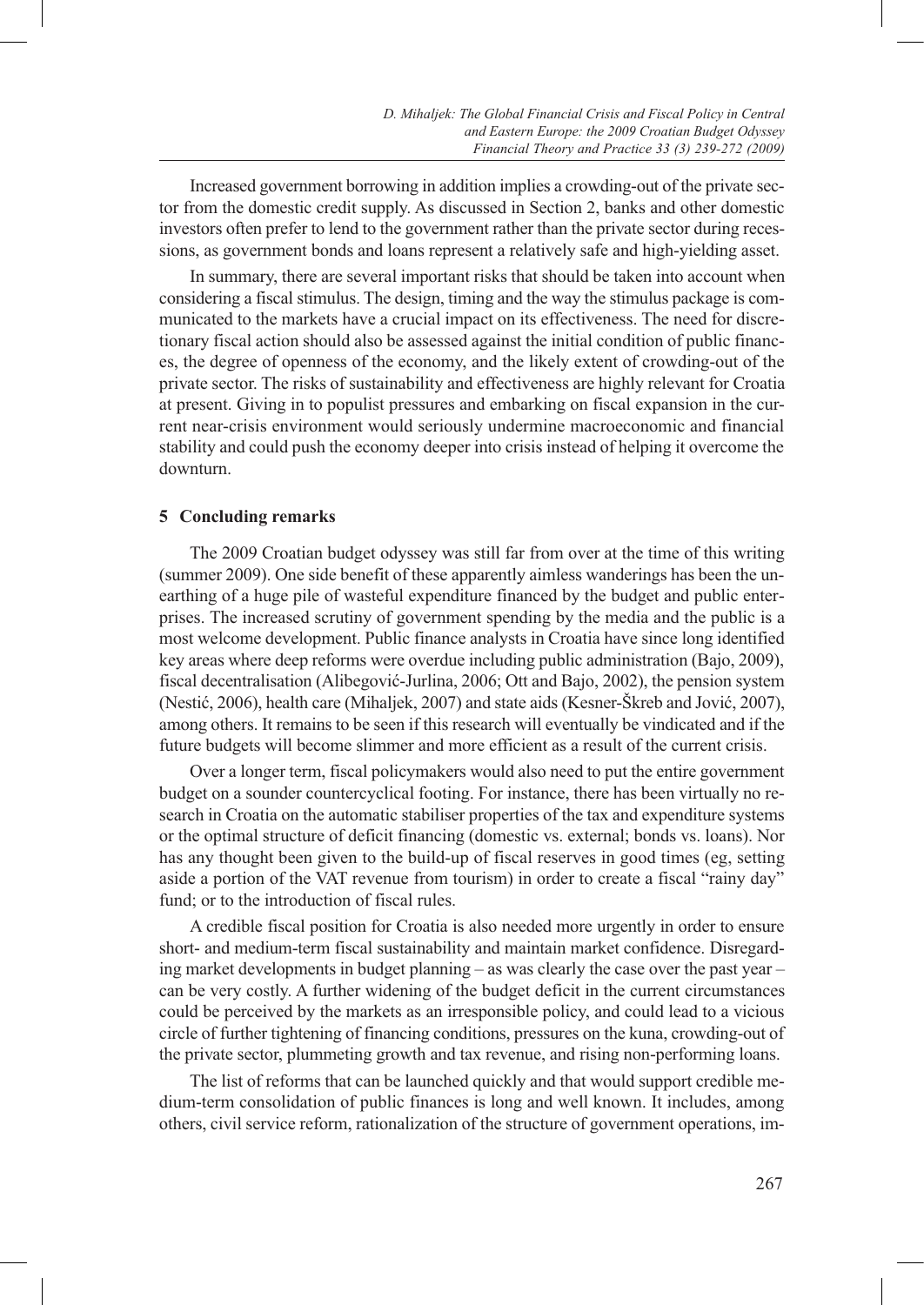proving cost recovery for social services, advancing the restructuring of loss making stateowned enterprises to reduce subsidies, streamlining social spending, reforming the first pillar of the pension system to help ensure its sustainability, and, as shown in this paper, significantly improving deficit financing and debt management functions in the process of budget planning.

The current budget odyssey in Croatia is a direct consequence of the failure to implement these reforms after having them on the policy agenda for so many years. Initiating these reforms today will go a long way toward establishing fiscal policy credibility and anchoring market expectations. For instance, measures to address age-related spending increases in social security and health are a good way for quality fiscal adjustment with a relatively limited negative impact on domestic demand, if any, in the short term. Similarly, progress in privatisation will both increase private sector growth and relieve the state budget from substantial spending on subsidies.

# **Appendix**

|                     |              |          |        | In millions of USD |          |          |           |        | As a percentage |
|---------------------|--------------|----------|--------|--------------------|----------|----------|-----------|--------|-----------------|
|                     |              |          |        |                    |          |          |           | of GDP |                 |
|                     | 2006         | 2007     | 2008   | H1 08              | Q3 08    | Q4 08    | Q1 09     | 2007   | 2008            |
| Czech Republic      | 1,287        | 5,255    | $-436$ | 3,491              | $-1,674$ | $-2,253$ | $-2,595$  | 3.0    | $-0.2$          |
| Hungary             | 3,728        | 5,328    | 10,643 | 5,958              | $-26$    | 4,711    | 1,096     | 3.8    | 6.8             |
| Poland              | 4,055        | 19,253   | 11,481 | 18,570             | $-2,443$ | $-4,646$ | $-650$    | 4.5    | 2.2             |
| Slovakia            | $-3,229$     | 4,937    | 3,000  | 2,620              | $-443$   | 823      | $-9,169$  | 6.6    | 3.1             |
| Slovenia            | 2,905        | 4,718    | 1,517  | 2,657              | $-932$   | $-208$   | $-1,143$  | 10.0   | 2.8             |
| Estonia             | 1,579        | 3,985    | 1,699  | 1,289              | 11       | 399      | $-760$    | 19.1   | 7.3             |
| Latvia              | 4,320        | 4,761    | 2,763  | 1,784              | 963      | 16       | $-1,586$  | 16.6   | 8.1             |
| Lithuania           | 2,804        | 4,437    | 3,313  | 1,038              | 1,722    | 553      | $-213$    | 11.4   | 7.0             |
| Bulgaria            | 274          | 2,121    | 5,198  | 3,408              | 1,894    | $-104$   | $-211$    | 5.4    | 10.0            |
| Croatia             | 1,802        | $-890$   | 913    | 544                | $-1,859$ | 2,228    | 540       | $-1.5$ | 1.3             |
| Romania             | 4,248        | 12,674   | 9,311  | 6,030              | 1,992    | 1,289    | $-2,528$  | 7.5    | 4.7             |
| Turkey              | 3,763        | 2,945    | 4,504  | 2,830              | 8,315    | $-6,641$ | $-2,821$  | 0.5    | 0.6             |
| Albania             | $-384$       | 150      | $-175$ | $-155$             | $-20$    | $\Omega$ | $-21$     | 1.4    | $-1.3$          |
| Bosnia-Herzegovina  | 285          | 612      | 421    | 387                | $-183$   | 217      | 41        | 4.0    | 2.3             |
| Macedonia           | $-3$         | 31       | $-53$  | $-10$              | $-7$     | $-36$    | 3         | 0.4    | $-0.6$          |
| Serbia              | 1            | $-1,163$ | 736    | -55                | 109      | 682      | $-295$    | $-2.9$ | 1.5             |
| Montenegro          | $\mathbf{0}$ | 474      | 298    | 174                | 95       | 29       | -5        | 12.3   | 6.2             |
| <b>Total CEE-17</b> | 27,435       | 69,628   | 55,133 | 50,560             | 7,514    | $-2,941$ | $-20,317$ | 3.6    | 2.4             |

*Table A1 Growth of external loans vis-à-vis banks in CEE (Estimated exchange rate adjusted changes in gross amounts outstanding at end-period*)<sup>*a*</sup>

*a External loans of BIS reporting banks. Sources: BIS; IMF.*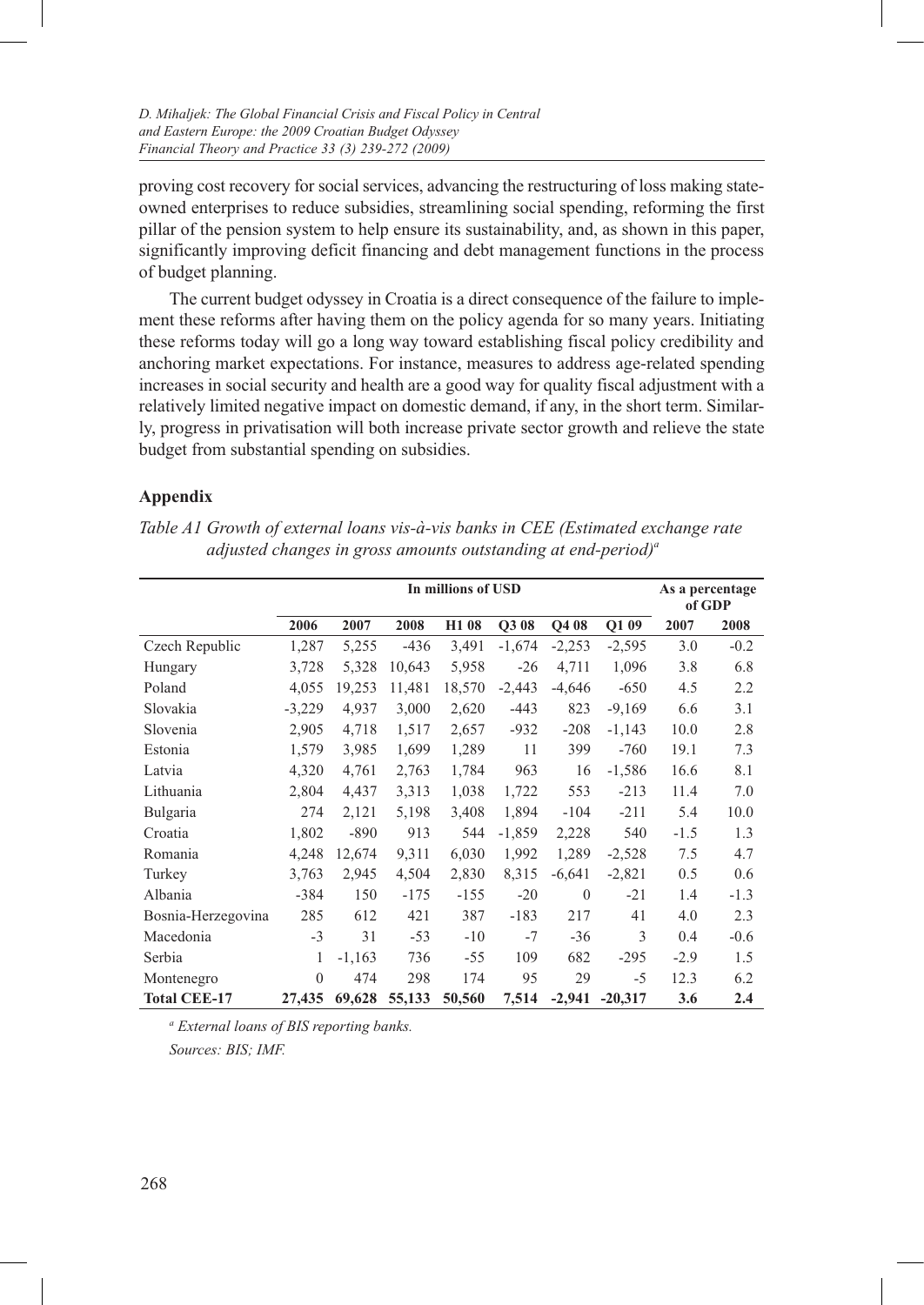|                     | In millions of USD |        |        |                   |        |          |          | As a percentage<br>of GDP |        |
|---------------------|--------------------|--------|--------|-------------------|--------|----------|----------|---------------------------|--------|
|                     | 2006               | 2007   | 2008   | H <sub>1</sub> 08 | Q3 08  | Q4 08    | Q1 09    | 2007                      | 2008   |
| Czech Republic      | 2,375              | 2,242  | 2,128  | 2,427             | $-930$ | 631      | 240      | 1.3                       | 1.0    |
| Hungary             | 445                | 5,669  | 9,669  | 7,651             | 3,198  | $-1,180$ | 405      | 4.1                       | 6.2    |
| Poland              | 4,314              | 4,320  | 4,949  | 4,743             | 1,997  | $-1,791$ | $-390$   | 1.0                       | 0.9    |
| Slovakia            | 660                | 1,959  | 2,402  | 952               | 1,474  | $-24$    | $-598$   | 2.6                       | 2.5    |
| Slovenia            | 543                | 2,191  | 1,982  | 844               | 78     | 1,060    | 185      | 4.6                       | 3.6    |
| Estonia             | 1,099              | 310    | $-132$ | 66                | $-103$ | $-95$    | $-49$    | 1.5                       | $-0.6$ |
| Latvia              | 591                | 2,258  | 449    | 368               | $-111$ | 192      | 64       | 7.8                       | 1.3    |
| Lithuania           | 1,323              | 1,215  | 1,146  | 1,334             | $-112$ | $-76$    | $-373$   | 3.1                       | 2.4    |
| Bulgaria            | 2,490              | 1,550  | 3,539  | 2,225             | 551    | 763      | $-93$    | 3.9                       | 6.8    |
| Croatia             | 1,914              | 5,170  | 4,392  | 2,463             | 770    | 1,159    | $-387$   | 8.8                       | 6.3    |
| Romania             | 3,809              | 5,697  | 7,832  | 4,195             | 1,835  | 1,802    | 1,124    | 3.4                       | 3.9    |
| Turkey              | 14,328             | 19,446 | 13,372 | 12,095            | 3,563  | $-2,286$ | $-4,046$ | 3.0                       | 1.8    |
| Albania             | $-471$             | $-23$  | 531    | 202               | 47     | 282      | $-134$   | $-0.2$                    | 4.1    |
| Bosnia-Herzegovina  | $-98$              | 270    | 250    | 207               | 44     | $-1$     | 295      | 1.8                       | 1.4    |
| Macedonia           | 30                 | 85     | 160    | 72                | 42     | 46       | $-28$    | 1.1                       | 1.7    |
| Serbia              | $\mathbf{0}$       | 2,433  | 623    | 191               | 678    | $-246$   | $-133$   | 6.0                       | 1.2    |
| Montenegro          | $\mathbf{0}$       | 189    | 248    | 185               | 39     | 24       | 9        | 4.9                       | 5.1    |
| <b>Total CEE-17</b> | 33,352             | 54,981 | 53,540 | 40,220            | 13,060 | 260      | $-3,909$ | 2.8                       | 2.3    |

| Table A2 Growth of external loans vis-à-vis non-banks in CEE (Estimated exchange |
|----------------------------------------------------------------------------------|
| rate adjusted changes in gross amounts outstanding at end-period) <sup>a</sup>   |

*a External loans of BIS reporting banks. Sources: BIS; IMF.*



a Private sector loaus divided by total deposits in the domestic banking system (short- and long*term); end of period (for 2008, mostly August)*

*Napomena: BG = Bulgaria; CZ = Czech Republic; EE = Estonia; HR = Croatia; HU = Hungary; LT = Lithuania; LV = Latvia; PL = Poland; RO = Romania; RS = Serbia; TR = Turkey*

*Source: IMF, International Financial Statistic*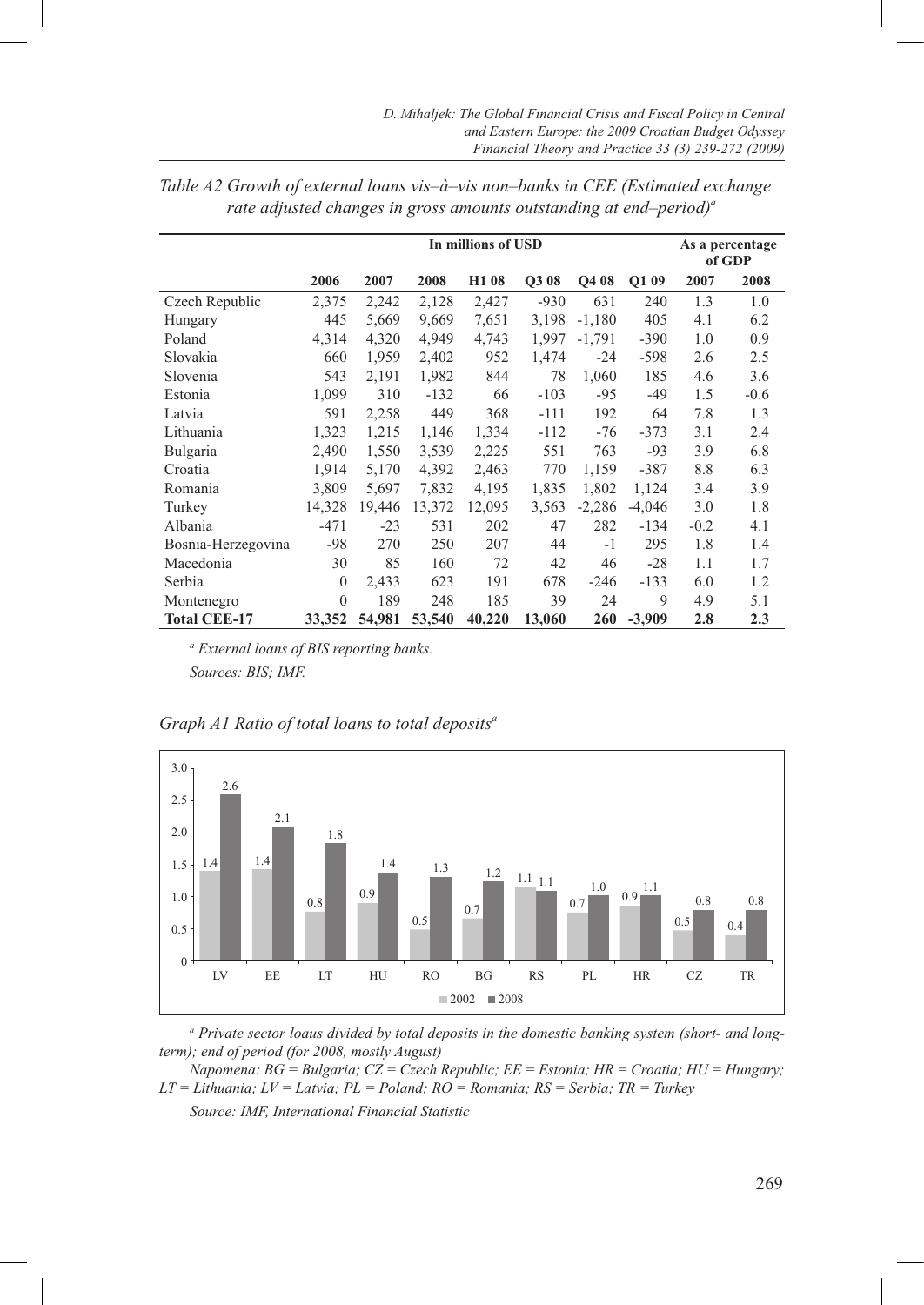#### LITERATURE

**Bajo, A., 2005.** "Managing the cash and liquidity of the Croatian budget" [online]. *Financial Theory and Practice,* 29 (2). 175-204. Available from: [http://www.ijf.hr/eng/ FTP/2005/2/bajo.pdf].

**Bajo, A., 2008.** "The 2008 state budget: social peace and public sector expansion" [online]. *Press Releases,* No. 1. Available from: [http://www.ijf.hr/eng/releases/1.pdf].

**Bajo, A., 2009.** "The structure of employment in local government units" [online]*. Newsletter,* No. 43. Available from: [http://www.ijf.hr/eng/newsletter/43.pdf].

**Barro, R., 1974.** "Are government bonds net wealth?" *Journal of Political Economy,* 82 (6), 1095-1117.

**BIS, 2006.** "Residential investment and housing markets" in Chapter 2 of the 76<sup>th</sup> *Annual Report*, 2005/06. Basel: Bank for International Settlements.

**Čičin-Šain, A., 2008.** "Nakon financijske, velika gospodarska kriza"*. Jutarnji list,* November 29.

**CNB, 2009.** *Bulletin*, No. 150. Zagreb: Croatian National Bank.

**Consensus Economics, 2009.** *Eastern Europe Consensus Forecasts*, April. London: Consensus Economics.

**Creel, J. and Sawyer, M., 2009.** *Current thinking on fiscal policy*. Basingstoke: Palgrave MacMillan.

**Eichengreen, B. and Hausmann, R., 1999.** "Exchange rates and financial fragility" in J. Hole. *Proceedings of the Federal Reserve Bank of Kansas City Symposium*, 329-368.

**EIZ, 2008.** *Croatian Economic Outlook Quarterly*, No. 36 [online]*.* Available from: [http://www.eizg.hr/AdminLite/FCKeditor/UserFiles/File/CEO36-October08.pdf].

**EIZ, 2009a.** *Croatian Economic Outlook Quarterly*, No. 39 [online]. Available from: [http://www.eizg.hr/AdminLite/FCKeditor/UserFiles/File/CEO39-July09.pdf].

**EIZ, 2009b.** *Croatian Economic Outlook Quarterly*, No. 38 [online]. Available from: [http://www.eizg.hr/AdminLite/FCKeditor/UserFiles/File/CEO38-April09.pdf].

**EIZ, 2009c.** *Mjere za ublažavanje posljedica gospodarske krize*. Zagreb: Ekonomski institut.

**EIZ, 2009d.** *Croatian Economic Outlook Quarterly*, No. 37 [online]. Available from: [http://www.eizg.hr/AdminLite/FCKeditor/UserFiles/File/CEO37-January09.pdf].

**Gale, W. and Orszag, P., 2004.** "Budget deficits, national saving, and interest rates"*. Brookings Papers on Economic Activity,* (2), 101-187.

**IMF, 2008.** "Fiscal policy as countercyclical tool"*,* Chapter 5 in *World Economic Outlook*, October. Washington: International Monetary Fund.

**IMF, 2009.** *Republic of Croatia: staff report on the 2009 Article IV consultation*. Washington: International Monetary Fund.

**Jurlina-Alibegović, D., 2006.** "Intergovernmental Finance and Fiscal Equalisation in Croatia" in G Peteri, ed. *Fiscal Equalization in South Eastern Europe* [online]. Buda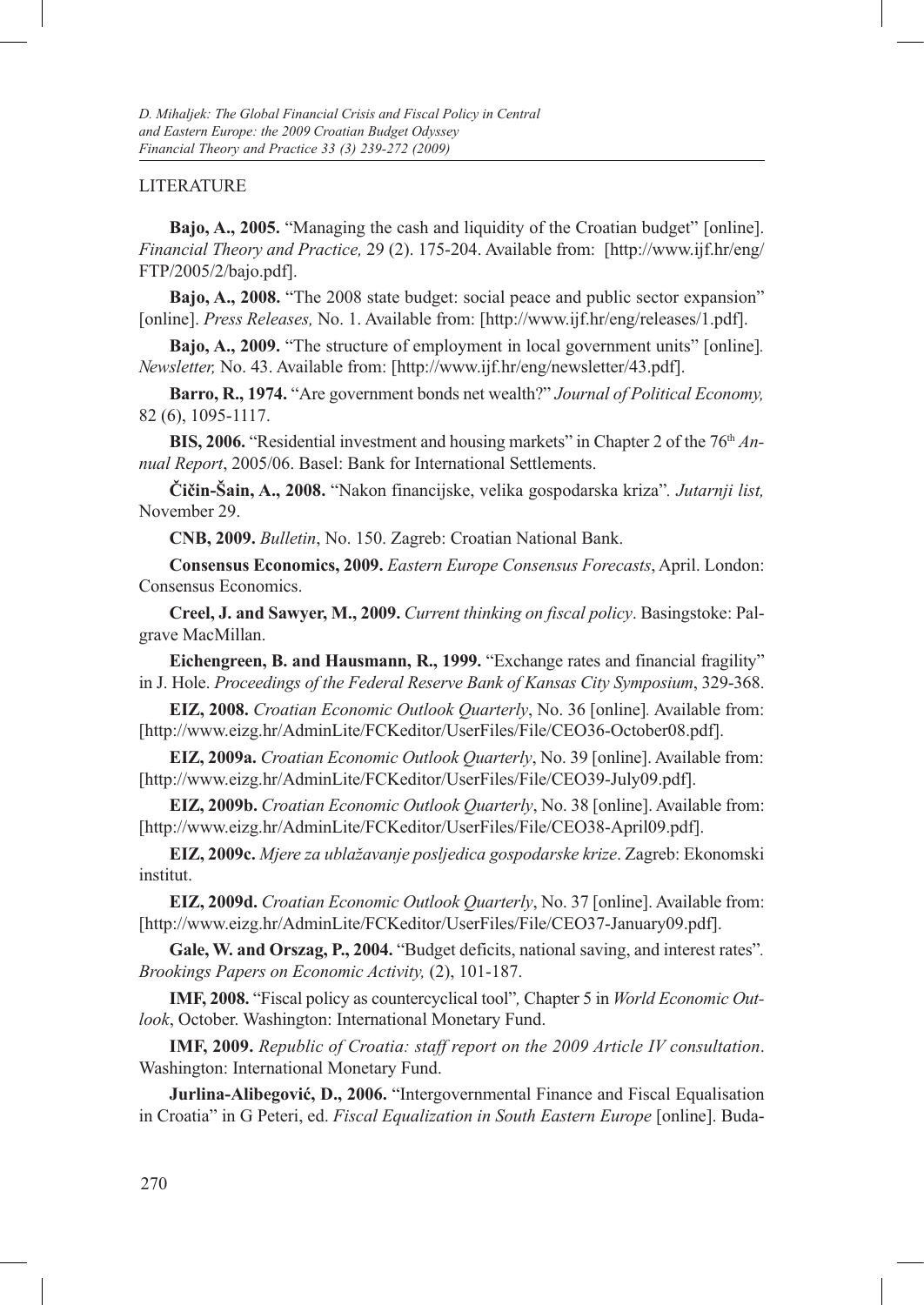pest: Fiscal Decentralisation Initiative for Central and Eastern Europe. Available from: [http://lgi.osi.hu/ publications\_datasheet.php?id=346].

**Kesner-Škreb, M. and Jović, I., 2007.** "State aid reform in Croatia" in: K. Ott, ed. *Croatia's Accession to the European Union – Challenges of Participation*. Zagreb: Institute of Public Finance : Friedrich Ebert Stiftung, 227-264.

**Lucas, R., 1976.** "Econometric policy evaluation: a critique" in K. Brunner and A. Meltzer, eds. The Phillips curve and labour markets, Carnegie-Rochester Conference Series on Public Policy, (1), 19-46.

**Mihaljek, D., 1985.** "Rational expectations and economic policy"*,* Parts I and II. *Ekonomski pregled*, 36 (7–8), 283-314 i 36 (9-10), 375-398.

**Mihaljek, D., 2007.** "Health Care Policy and Reform in Croatia: How to See the Forest for the Trees?" K. Ott, ed. *Croatia's Accession to the European Union – Challenges of Participation*. Zagreb: Institute of Public Finance : Friedrich Ebert Stiftung, 277-320.

**Mihaljek, D., 2008.** "The financial stability implications of increased capital flows for emerging market economies"*. BIS Papers,* (44), 11-44.

**Mihaljek, D., 2009.** "The financial turmoil in central and eastern Europe and fiscal policy in Croatia" [online]. *Newsletter*, No. 40. Available from: [http://www.ijf.hr/eng/newsletter/40.pdf].

**Moody's Investors Service, 2009.** "West European ownership of east European banks during financial and macroeconomic stress"*,* 17 February.

**Nestić, D. (ed.), 2006.** *Analiza dugoročnih fiskalnih učinaka demografskih promjena*. Zagreb: Ekonomski institut.

**OECD, 2008.** *OECD Economic outlook*, No. 84. Paris: OECD.

**OeNB, 2009.** "Facts and figures on economic developments and the financial sector in an increasingly integrated Europe". Austrian National Bank, 9 March 2009.

**Ott, K. and Bajo, A., 2002.** *Fiscal decentralization in Croatia*. Zagreb: Institute of Public Finance.

**Ott, K., 2008.** "Da se smrzneš" [online]. *Banka*, December. Available from: [http:// www.bankamagazine.hr/Naslovnica/Kolumne/KatarinaOtt/tabid/136/View/Details/Item-ID/45748/ttl/Da-se-smrznes/Default.aspx].

**Ott, K., 2009a.** "What is the Condition of the Croatian State Budget after As Many As Three Revisions?" *Press Releases,* No. 12. Available from: [http://www.ijf.hr/eng/releases/12.pdf].

**Ott, K., 2009b.** "Fiscal destimulation instead of fiscal stimulation"*. Press Releases,* No. 9. Available from: [http://www.ijf.hr/eng/releases/9.pdf].

**Poterba, J., 2000.** "Stock market wealth and consumption"*. Journal of Economic Perspectives,* 14 (2), 99-118.

**Saha, D. and von Weizsäcker, J., 2009.** "Estimating the size of the European stimulus packages for 2009: an update", Bruegel Note, 20 February.